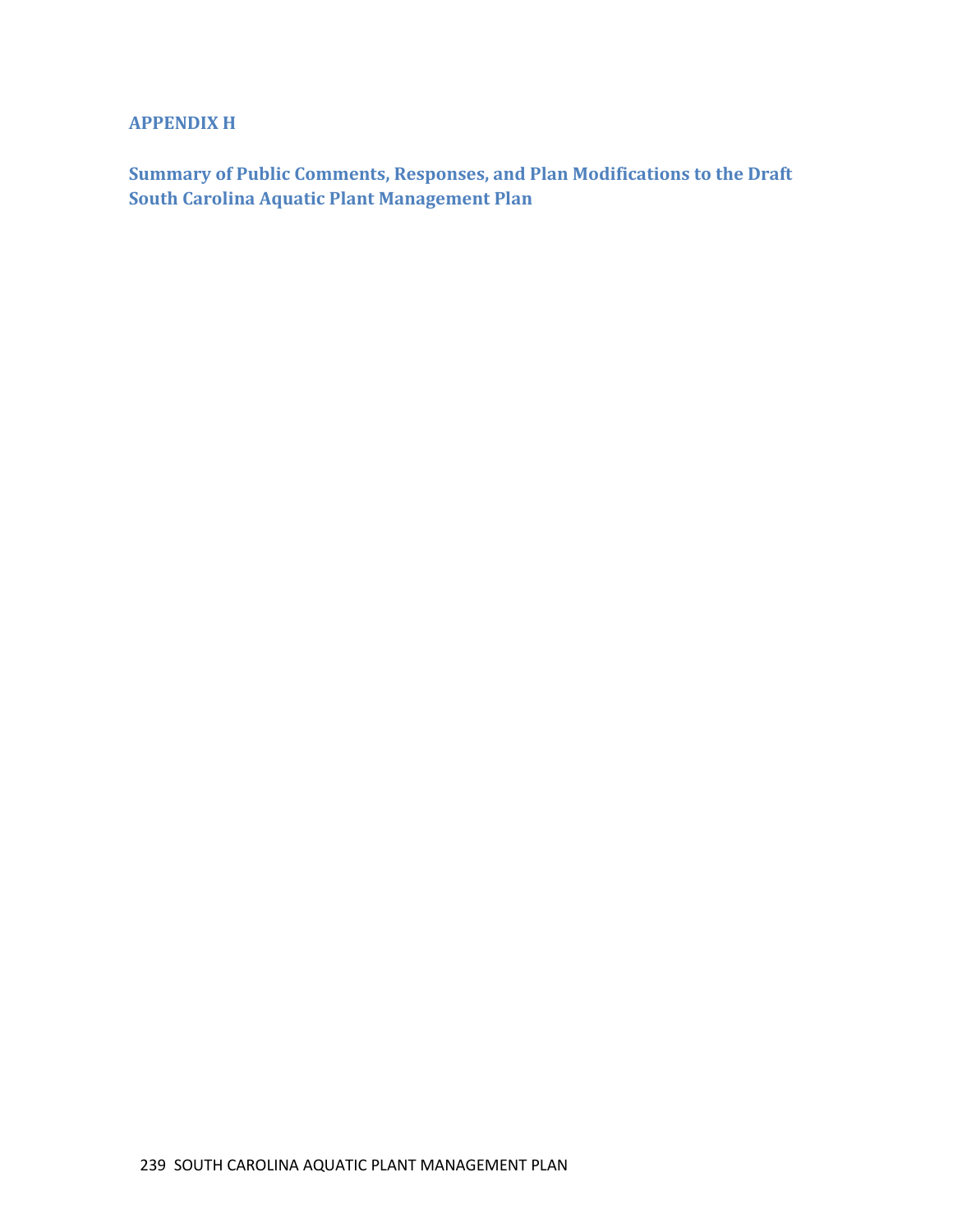# **Summary of Public Comments, Responses, and Plan Modifications to the Draft 2012 South Carolina Aquatic Plant Management Plan**

#### **Santee Cooper Lakes**

143 email comments, 51 opposed, 92 supported Internet petition, 241 opposed

#### **Comments:**

#### **Opposed:**

#### **Internet petition:**

We, the undersigned, support population levels of 25 triploid grass carp per acre of hydrilla as stated in the 2012 DRAFT SOUTH CAROLINA AQUATIC PLANT MANAGEMENT PLAN [hereafter known as 'The Plan'] for the Santee Cooper lakes, Lake Marion and Lake Moultrie. We do not, however, agree with additional stocking of 47,900 triploids to account for the "additional submersed species that are palatable to triploid carp". Allowing for existing populations of 20,400 fish, we only support the release of an additional 60,700 triploid grass carp during calendar year 2012. We make these recommendations based on the following: • Availability of certain aquatic plant species is necessary to provide food and habitat for waterfowl populations wintering on the Santee Cooper System, and • The Santee Cooper system is a multiuse system and, we believe, the interests of waterfowl and waterfowling are under represented in The Plan, and • Winter waterfowl populations utilizing the Santee Cooper system are just starting to show a recovery after the over-release of triploids that occurred during the mid-1990s, and • The Plan lists triploids as control agents only for hydrilla not any other aquatic species, and • The Plan does not consider the reduction of hydrilla coverage as a result of the very low water levels that dewatered thousands of acres on both lakes in late 2011, and • Coverage of 4,790 acres of non-hydrilla vegetation is biologically healthy for a shallow-water system of more than 170,000 acres.

Troy Smart, Lesa Thomas, Mathew Parrott, Curtis S. Dewey, Jamie White, Josh Britt, Dwayne Padgett, Thomas Michael Siwarski Jr., Scott Mcwatty, Paul Taylor, Nick Riley, Brandon Stockman, James Boyd, Christopher Price, Phillip Felkel, Bradley Poston, Ralph Cantey Jr, Zack Thomas, Chris Ard, Drew Fasano, John Ball, Kyle Kirkland, Stuart Kemp Watson, Brigham Watson, Kevin Lusk, Cory Belue, Ralph W. Archer III, Anthony Wade, Jason Lynch, Wes Drummond, Nickles Mirmow, Kevin Gause, Trent Smith, Clark Fons, Christopher Eddy, Murray Padgett, Randy Kinard, Justin Howe, Henry M Hickman, RAY Smith, Jonathan Smith, Greg Mccaskill, Russell Boykin, Will Macinnis, Robbie Nalley, Connor Stone, Keith Campbell, Rusty Bair, Wilson Smith, Michael Austin, Logan Bryan, Andrew Taylor, Jay Orders, Jimmy Lee, Kerry Brewer, Chris Ashley, R. Chilton Stone, Johnny Drew III, Aaron Clossman, Glenn Hearn, Margaret S. Stone, Elliott Mimms, Miles Altman, John F Bryan Jr, Jay, James Vaughan, Sam Tiller, Jimmy Bradham, John Snowden, Greg Hendrick, Megan Kelley, Chris Hewette, Leif Busby, Belinda C. Hrivnak, Bruce G. Strong, Jess Williams, Jonathan Gowdy, Joel Barfield, James Fitzgerald, James M Bradham, William Condon, Billy Ray Goff Jr., David Mccracken, Will Ligon, Jonathan Cameron, Blakely Byrd, Jacob Beach, Mike Joyner, Parker Coulliette, Carl Broadway, Jonathan Dangerfield, Darren Troy Cranford, Rodney L. Scruggs, Michael Watson, Tyler Pearson, Justin Crafton, Angela Livingston, Ben Livingston, Joshua Pifer, R Patten Watson, Brandon, Bryan Frazier, Cleve Hancock, Jeff Mcdaniel, Thomas Madray, Caldwell, Marc Sanders, Anthony Hawkins, John Benjamin Thompson, Greg Allen, Ryan Coyle, Jesse Sheehan, Daniel Sanders, Zachary L. Taylor, Sara Nicole Thompson, Andrew Magee, Francis D Newman Jr, Samuel Thompson, Reed Watts, Samuel C.Thompson, Chris Hickman, Lesa Spencer Mosier, Tammye J. Tidwell, Weston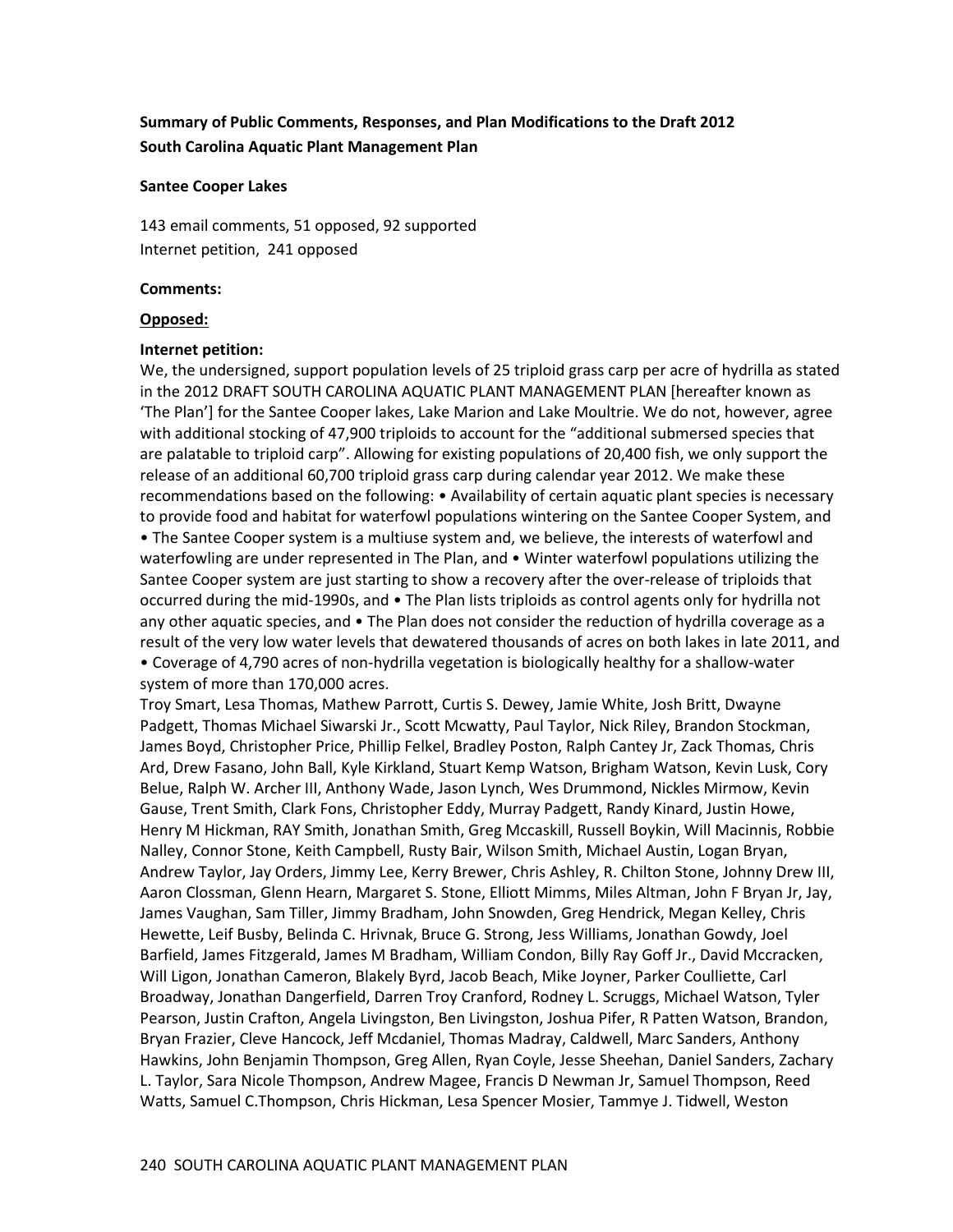Simmons, Scott Frye, Parker Miller, David T Hill, William Russell, Michael Coulter, Melanie, Brandon R Wiles, David Ferrell, Cathy Danigel, Adam Murray, Ronald Kyzer, Tonya Morris, Lori Morris, Sophia Morris, Badge Baker, Matthew Mcalister Prendergast, Keith Krell, Dan Smith, Patrick Brailsford, Mark Reich, Michael Rodgers, N. Ivey, J. Hugh Campbell, Matthew Beecher, Marvin Morgan, Jeremy Wills, Mark Price, Chris Carter, Brian Hatch, Kyle Huggins, Douglas Sass, Kevin Van De Steene, Heather C, Fleetwood Hassell, Alexander D Stone, Will Eaddy, Douglas H. Sass Sr., William Southerland, Phillip Lowe, Ryan Reynolds, Richard Pratt, Chris Hooker, Brad Hollon, Blake Johnson, Jon Collins, Cody Harper, Dillard Salmons, Matthew Nichols, Richard Knight Jr, Drew Charles, Jeff Fralick Jr., Jason Giovannone, Christopher Bradham, Sarah Bradham, Rhett Riddle, Brandon Wagner, Chauncey Finch, Ty Bodiford, Andrew, Tee Rowland, John Fuss, Sanders A. Franklin, Greg Zett, James F. Seabrook, Chris Brewer, Hunter Goodson, Cory Hawkins, Adam Shumpert, Phillip Howard, Kevin Lee, William Mclaurin, William, Justin Stroud, Amanda Stroud, Tracy Huggins, Trey Bryan, Joe Stroud, Harleston Towles, Mark Heinzelman, Bren Stone, Robby Elliott, Justin Robinson, Jeff Spires, Kyle Snelgrove, Jae Higgins, Phillip Rizzitello, Michael Weekley, Brandon, R. Broward, Bill Towles, K. A Mattox, Marcus B Sizemore, Hunter Neeley, Charles Kupfer, Rick Mclean, Eryc Riddle, Chris Mccorkle, Mark Montrose, Jack Wolfe, Brandon Steen, Brian E Gainey, Clint Morrison, Chris White, Jon Greider, Benjamin M. Sanders, Ben Kuhn, Kerry Fritz, Mike Crapps, Billy Mcintosh, Inky Davis, James Kirby, Matt Mays, Jonathan Redding, Mark Williams, Tyler Kirby, Michael Blankenship, Cristal Thompson,

I oppose killing all grass. They are about to put 100000 more grass carp in lake when lake is just recovering from last massacre Harold R. Waynick, Jr.

The lack of grass has tremendously had an impact on duck hunting and bass fishing. Can we just leave the grass alone? It only seems to maintain migrating waterfowl and protect cover for our bass! I strongly feel the release of grass depleting carp is a terrible idea!! Thanks, Kevin Roberson.

I strongly oppose the idea of putting more grass carp in the lake to kill the invasive weeds. The lake is finally getting back to being a good fishery and I feel that this would set it back tremendously. Ken Rosefield

We understand control but 100k grass carp and spraying all of it is too much. We want some grass!!! clay lowder

I, as a avid sc outdoor enthusiast, wish to oppose the placing the 10,000 grass carp in our lakes. Scott kinder

I think we have done enough to ruin the lakeside economy. I gave been fishing my whole life (35 now).

Brent Waynick

Many more shorebirds and waterfowl along with a resurgence of bass and panfish. I think we can all agree that the aquatic vegetation growth has played a big role in this new life. I understand the need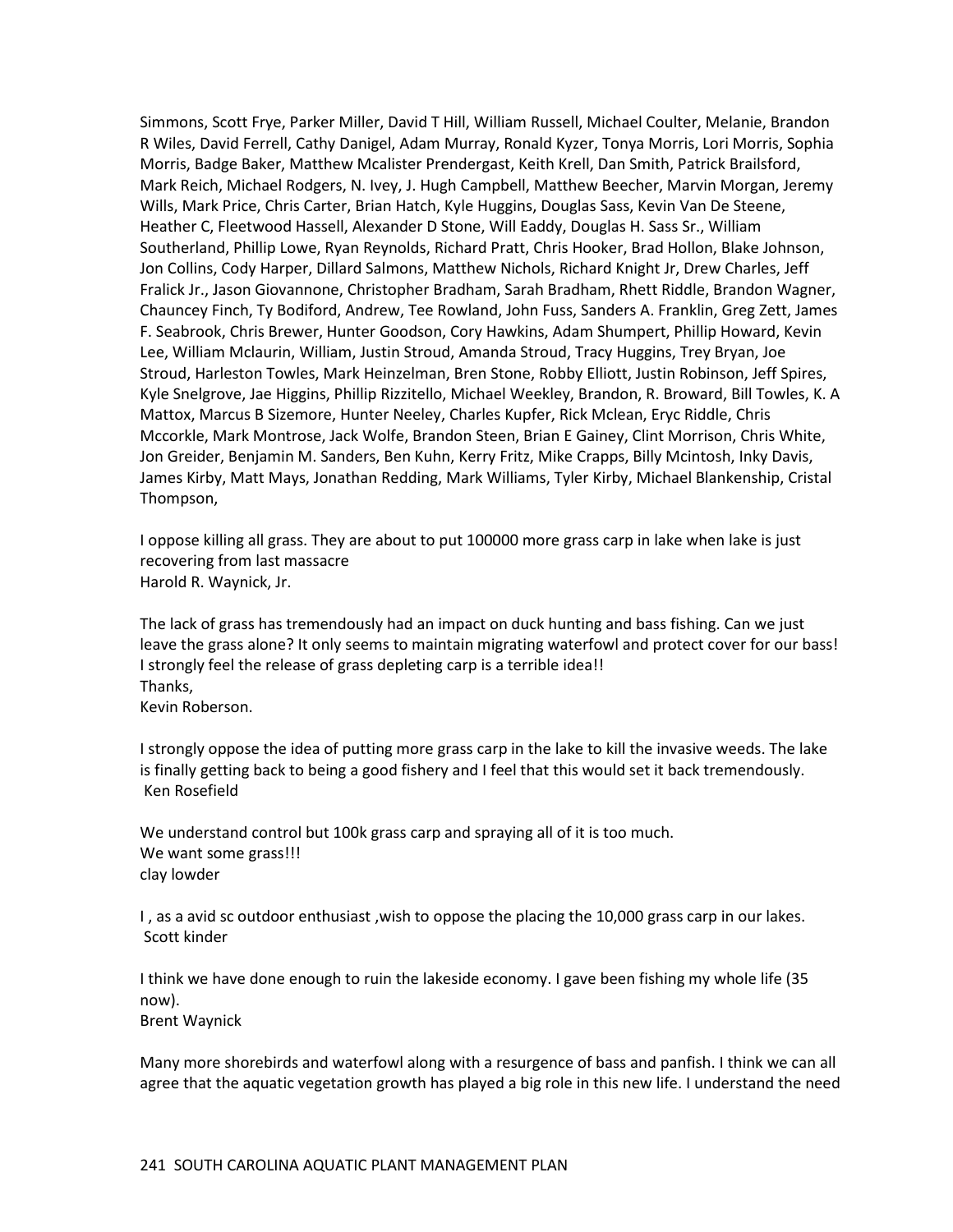to manage weed growth but a large population of grass carp cannot be controlled and could possibly return the lake to its barren state of a few years ago Bilton, Jeff D

Back in the 90's we had a thriving lake system bringing in Millions of dollars to all the local towns and businesses. Keeping the grass out the turbines could not possibly cost more than destroying the economy for thousands of people. I would like to know exactly why the grass is such a problem? All I know for sure is when the lakes were full of grass we never had a lack of electricity nor did we have a price increase due to grass in the lake. I think placing grass carp in the lake is the solution for being lazy and just some people not wanting to deal with it. Edward L Cox III

As an avid outdoorsman and wildlife enthusiast, I strongly urge you to reconsider increasing the number of triploid grass carp to 108k fish. The Santee Cooper lakes have witnessed over a decade of hardship and are just beginning to see light at the end of the tunnel.

I am well aware of the need to control hydrilla, and other invasive plants, and I am aware of the detrimental effects of grass carp. 108k fish to control 3k acres is well above protocol. Stocking additional fish on the idea that some fish may eat native vegetation over hydrilla is bad science. Please reassess the 2 decade old study that concludes the 32% mortality rate of carp. Certainly this number is high.

Clark McCrary

Not only will it inhibit various waterfowl habitats, but it will also destroy natural ecosystems and feeding habits of many animals.

Additionally, there will be a substantial impact on fishing. The amount of money generated on these lakes and rivers from outdoor and sportsman activities would be even more devastating than it already has been past.

Jeff Bowers

I am against the stocking of additional grass carp in the Santee Cooper lakes. This is too costly for the SCDNR to fund and it will hurt non-target plant species.

Please consider a more concentrated approach on problem and sensitive areas. Don't ruin the rest of the lake.

Sarah Peake

I believe that introducing this large number of fish in addition to chemical controls will harm the non-target plant species in a greater capacity than the plan suggests. Please reconsider this plan. Our lake system has seen a resurgence of fish quality AND fish populations that hasn't been seen in decades

Chris Bradham

I appreciate the efforts of DNR and Santee Cooper to make the lake system an area that is able to be enjoyed by thousands of sportsmans and the local businesses of the area, but I do question your stance on invasive weeds. But why cant the unwanted areas of the weeds be managed on a more micro level rather than methods such as carp stocking that will destroy the weeds on the entire lake including areas that there presence is vital. Preston Kight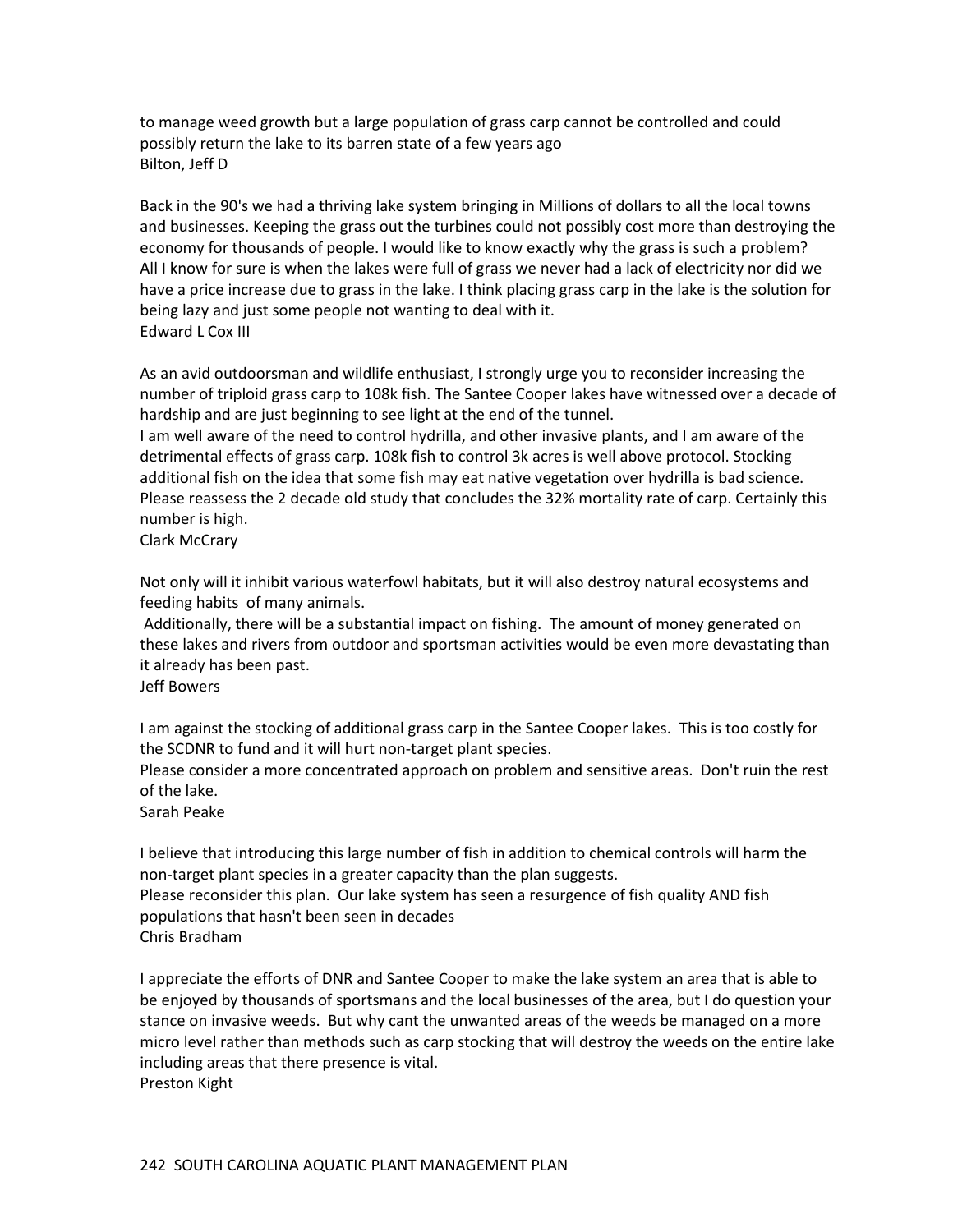I would love to see this done away with. The aquatic vegetation in the states lakes (especially Marion and Moultrie) is very important to wintering waterfowl and provides excellent habitat for a number of fish species

Freddy Taylor

I am for a more balanced approach to managing the aquatic vegetation in the Santee Cooper lakes. In recent years we have seen a slight increase in the coverage of vegetation which has improved the habitat for fish and wildlife. However, the coverage of this vegetation does not meet the minimum of ten percent coverage of the lakes. We need to encourage growth on areas of the lakes that are less populated so that the wildlife and fish can flourish once again. By adding more triploid carp, we will only reverse what improvements we have seen over the last few years. There needs to be a sound management plan that will provide a balanced benefit to both wildlife enthusiasts and pleasure boaters.

Davis Lee

Application timing of the chemical controls should consider professional fishing tournaments held on the lake. Spraying during a tournament, especially spraying the participants by helicopter, has already made an impact on the decision making of some professionals on whether or not to participate in the tournaments.

Greg Williams

I am not in favor of the releasing of additional grass carp into the Santee lakes. Grass carp not only consume invasive vegetation, but also native vegetation. The stocking of grass carp has too much collateral damage to other vegetation which degrades the hunting and fishing opportunities in this state. I also feel an effort should be made to disturbed native vegetation in other portions of the lakes.

Wagner, Brandon

I have seen both lakes rebound from near desaster of over stocking these fish in the nineties and would hate to see this trend reversed. Please note that as a voter and tax paying citizen that I would love the money that would be used toward restocking to be used for bettr equipment our DNR officers to better enforce the laws in force at this time

## **Thomas A. "Bubba" Johnston III**

Please consider sportsman in your 2012 APMC plan. For years, the sportsman has been ignored due to the interest of homeowners and recreational boaters. Aquatic vegetation provides valuable cover for fisheries, and food sources for migrating waterfowl. In the past twenty years, duck hunters have seen the numbers of migrating waterfowl decrease on the Santee Lakes by thousands and thousands to the point where there are almost no ducks on the lakes. This is due to the fact that SCE&G has killed almost all the plant life in the Santee Lakes. It is an embarrassment to squander such a natural resource, and we should all be ashamed for allowing agencies to trash a resource which was once so plentiful. Wilson Smith

Personally, I do not think that the cost to run this project will be a wise expense for our state's Department of Natural Resources. As a citizen who donates money to the SCDNR through license purchases, taxes AND voluntary donations I oppose this action and hope that the SCDNR will understand that the recreational aspect of these lakes is just as important as any other.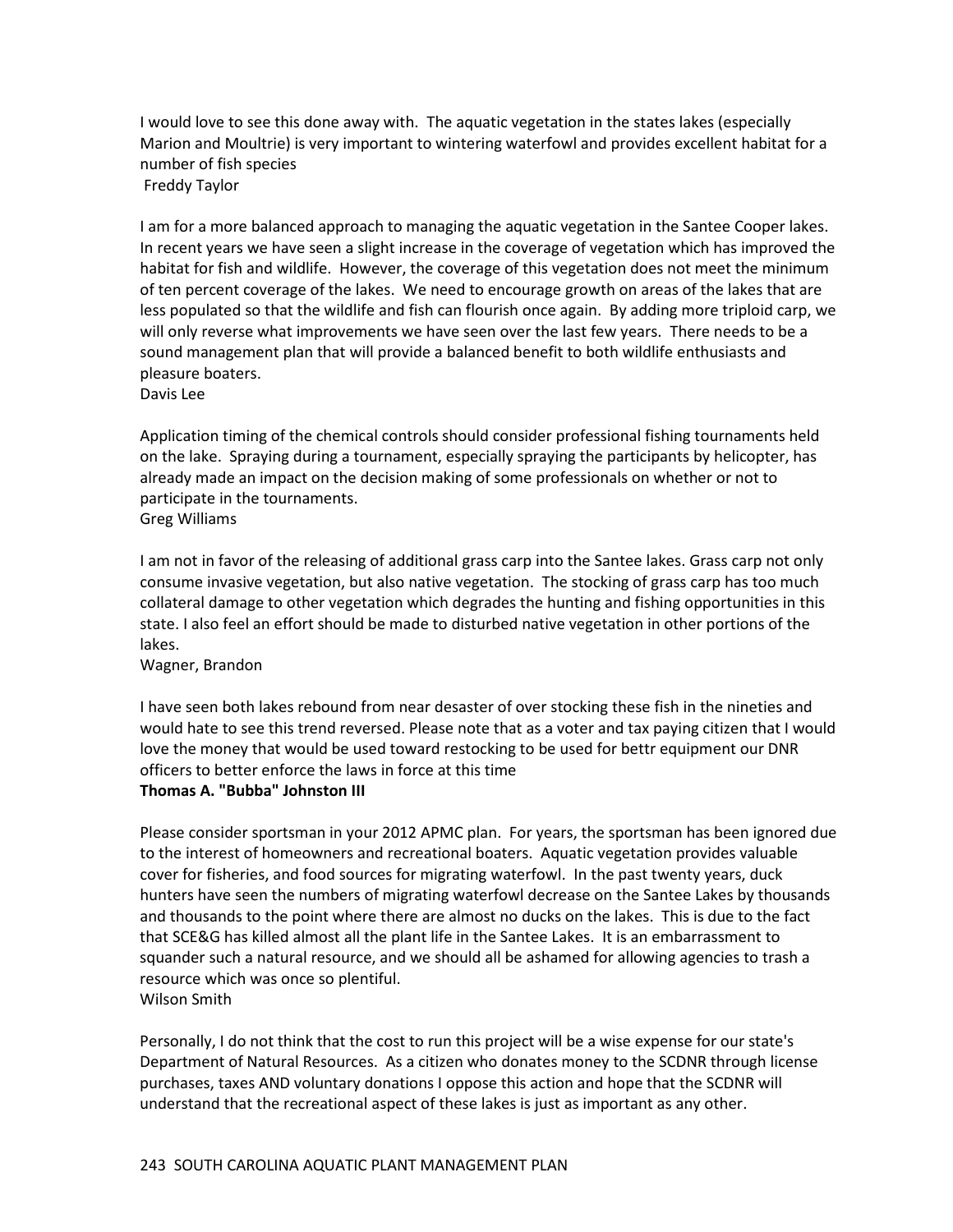#### Charles Stuart

With the current state of waterfowl, shore birds, and fish showing an increase directly proportional to the expansion of the vegetation. The 10% rule of acreage that should be maintained by Santee Cooper is not being met.

D. Gene Gabrielli II

I am a duck hunter and a lifelong resident of the low country and I am disappointed that the managing scientists like yourself find it necessary to raise the triploid grass carp population to 250% of what it currently is. It is my understanding that this is being done to offset the fact that the grass carp are not feeding soley on hydro la, but rather on our native vegetation and grasses as well. The logic that triploid grass carp may be feeding on other native grasses is absurd. Research has shown that grass carp will feed preferentially on hydrilla before feeding on our native grass species. By increasing the population you will, in essence, force the grass carp population to feed even more on our native grasses once they have eaten all the Geri la in an area, which a population that size will mot certainly do.

Will Klauber

I am writing this email to let you know of my concern of these fish wiping out all native vegetation on our lakes. I agree that the hydrilla is a grass that spreads rapidly and needs to be controlled but I also understand that with the introduction of more carp that they will consume the hydrilla and every other vegetation in the lake Richard Pratt

Hydrilla, as well as Southern Naiad, among others, has continued to increase on the lakes exponentially. As we know, these SAVs are a beneficial and crucial part of the native fish and migratory birds that come through our area every year. I, along with many others, believe that hydrilla and other native SAVs should be allowed to return to benefit our struggling fish and waterfowl industries. Another concern of mine is where is all this money going to come from? Is there any wonder that the good game wardens of Santee Cooper can't even afford to check people on the lakes? -

Warren Boyd

South Carolina needs grass in our lakes to bring fisherman from other states here to spend money in our state. The eradication of hydrilla has ruined lake murray, and from the way it looks on paper, santee cooper lakes are about to be ruined again just like in the 90's kpridgen

If you all go thru with this you'll will destroy the ducks habitat and force them to relocate. It is already so hard to hunt because of residents and expansion of neighborhoods and clearing the ducks homes. I hate to say this but if you guys go thru with this it will drop the ducks population and you would have a lot of angry hunters. I support the DNR, but I don't like this move. josh Whitmore

It is completely detrimental to the now small duck population. Eric Stone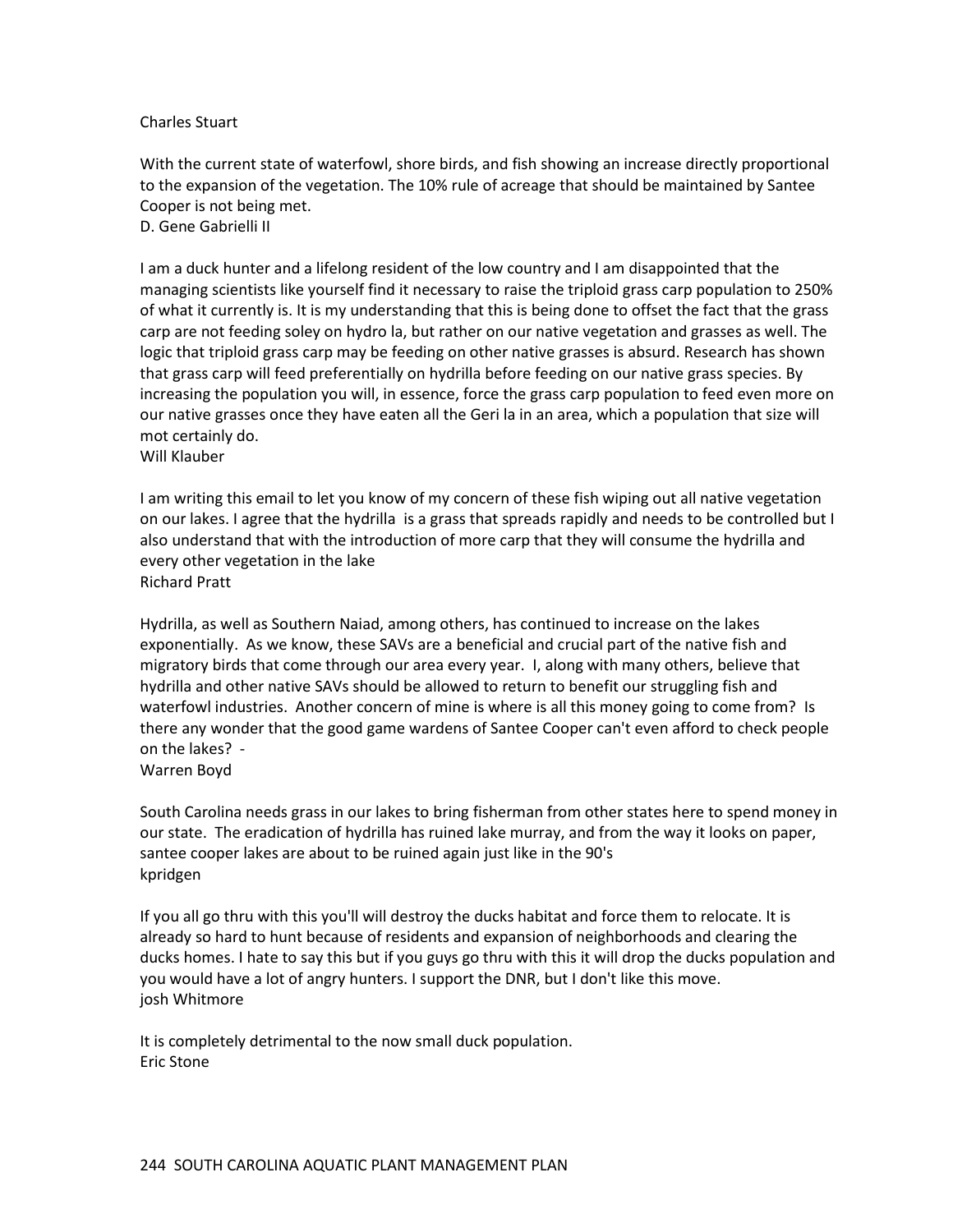Over the past few years, aquatic vegetation has been allowed to flourish in the lakes system and the rewards have been great for the citizens of South Carolina. The numbers of both waterfowl and other types of birds using the lakes have improved providing better hunting and bird watching opportunities. The fishing has also begun to return as fish find more food and habitat in the SAV's. Please, for the health of our lakes, reconsider the plan to stock 108,600 carp for a much smaller number that will allow SAV's to flourish (at least in some areas). Doug Sass

These efforts are not working and are costing not only heavy dollars, but this is done at the expense of the lakes aqatic life and towns that the lakes tourism once supported. John Fuss

It seems to me that more emphasize should be put on Game Warden hiring and pay, and the maintenance of all the state ramps and facilities. Allen Mclean

As a frequent boater, fisherman, and hunter on the lakes, I do understand the need for balance when it comes to aquatic vegetation. My feeling is that the additional carp, while controlling some of the hydrilla, will greatly impact the native submergent vegetation we all would like to see in the lakes for habitat and food sources. There just isn't enough real evidence to say they prefer hydrilla, you even mention the need for additional carp do to the fact some will feed on naiad.

Mechanical means to supplement a smaller number of carp will best serve this purpose as well as protect the native submergents we all want to see back in the lakes. Ben Kuhn

Increasing the number of Grass Carp in the lake is ridiculous, if anything the ones that are already present need to be gotten rid of. Hunter Felkel

I started duck hunting in the late 80's it was so so, but then in the 90's we got hydrilla! Waterfowling took off. It was great! The bass fishing was extraordinary. Set records for heaviest 5 bass limits. Because of the hydrilla!! Early 2000's no more grass. Duck hunting and fishing got real bad. Because of all the hydrilla being eaten by the carp. Now we have some grass again. The duck hunting and fishing is getting better, not quite like the 90's but getting there. Brian Martin

A little common sense with weed control could go a long way. Fishermen that come from all over the U.S. expect great things when they come to Santee. Grass in the lakes provides shelter for bait fish and habitat for the game fish - it grows fish. Although home owners may not want any grass at their front door, it may be best to allow grass to grow in other areas of the lake for fish habitat. Grass control may provide the best of both worlds and make everyone happy. Denny Eaddy

I am opposed to the spraying of grass and release of carp in the Santee Cooper lakes. It has affected the lakes for the habitat of waterfowl and also the decline of fishing. It affects bait fish as well. I have not seen "fresh water shrimp" in the lakes since the spraying was introduced. It has affected the ecosystem drastically. DNR and Santee Cooper need to help put back in the lake systems and reintroduce natural vegetation so it can thrive again as once was.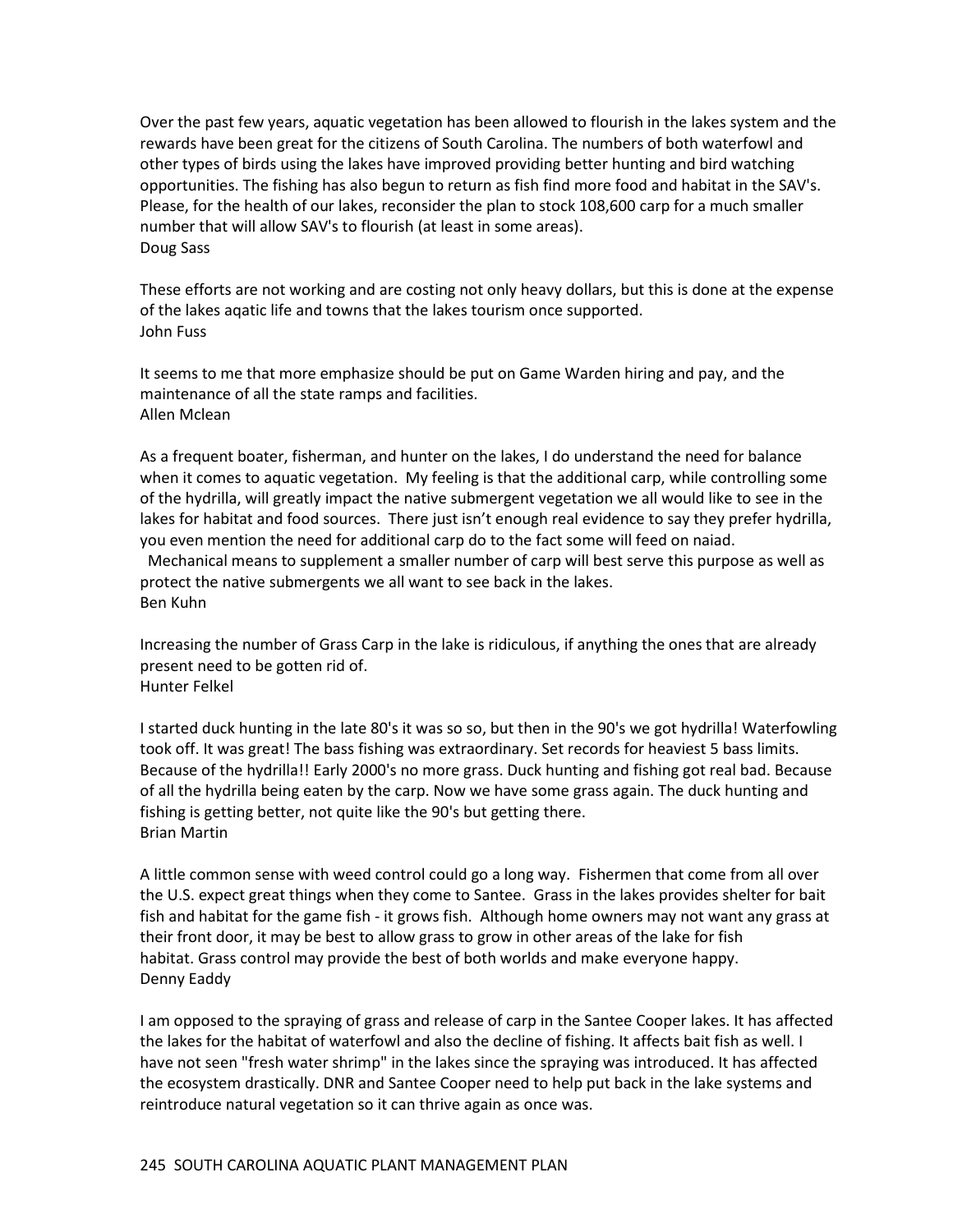#### Ryan Reynolds

I am sure that there is a happy medium between all parties involved in the debate on hydrilla in the Santee lakes. It is very obvious that the number of ducks wintered on our lakes has dramatically declined since the hydrilla has been removed. It has also changed the way we fish the lakes. We have all of the resources, I just hope we can put them to use in a way that would benefit everyone. Chris Price

Please protect the natural resources we have in this beautiful state we all call home. The grass populations on our local lakes support precious ecosystems that need protecting from carp that destroy them. Recreation is no reason to destroy native populations. Justin H.

Uncontrolled expansion of hydrilla as we experienced in the past is not a good thing for the lakes, the users, or the homeowners, neither is the eradication which we have also experienced. Control is the key. Of the hydrilla AND the grass carp. The carp will continue to eat and eat and eat and eat until we have a veritable desert under our waters once again. Our lake systems have been decimated twice in the last 2 decades . One was the drought- over which we have no control. The other was the crash of the world class fishing and duck hunting which was man made due to overstocking of grass carp.

Mark Williams

Please consider the negative effect that this plan of releasing more carp into our lakes will have on native species of fish and migratory birds. \$900K is too much to spend on a project that will deplete our natural resources. Please do not cater to out of state retiree's and do what is in the best interest of those of us who are native South Carolinians that grew up with healthy ecosystems. Drew Postal

I think that the introduction of more carp that will consume native natural vegitaion would be a bad idea. Yes, it is a good idea to control the invasice hydrilla, but you can not make those carp eat only hydrilla they will eat everything in their path. Peyton Stilp

Data shows that Santee-Cooper's goal of keeping a minimum of 10% of the two lakes' total surface acreage covered in vegetation is not being reached. I would like to se that goal met, or even exceeded soon. I understand White Amur consume native vegetation as well as hydrilla, and are therefore not the most efficient method of vegetation control or funding use. Especially when equal damage is done to native plant species that are immensely productive for said wildlife. Miles A. Altman

I surely hope you folks will not take any steps to diminish the amount of aquatic plants in Lake Marion and Moultrie! These plants are a vital part of such a wonderful ecosystem. They offer food & cover for fish & birds. Please leave the grass alone! Rob Jackson

I support a balanced approach for home owners and sportsmen alike. Since the napalm approach to the Hydrilla problem, and the resulting fallout to native vegetation the lakes are a far cry from what they were. Now, I see more cormorants than ducks, and DNR is forced to stock the lake with Striped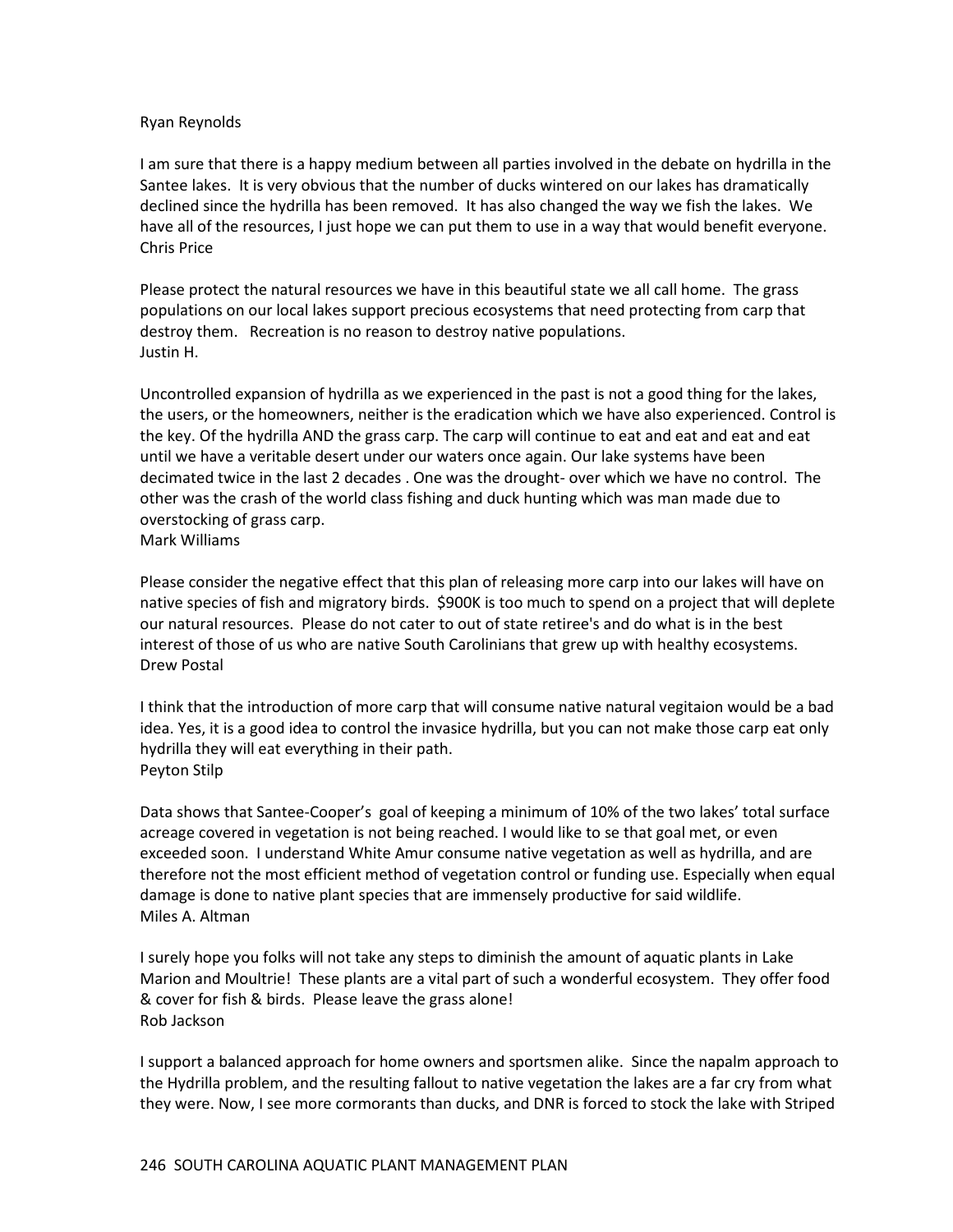Bass to maintain any fishable population. Triploid carp, striped bass, and herbicides are costly. Maintaining a resource for the benefit to all, will pay dividends. As I understand the report, I see that the carp released last year was included in the total numbers, however, those who compile the report did not include that they are not yet at a size where they will do any "good". I urge you to please consider what will happen when all the carp that are released. They will reach a size that hydrilla will not sustain their appetites, and they will move to native aquatic vegetation. Justin Stroud

I oppose the additional stocking of grass carp for management of vegetation. Fishing could be a money generator for this area if the lake returned to it's natural condition. Mark G. Hopson

Please **do not** restock the lake with grass carp. Santee Cooper was the favorite lake for many years of the pro fishing circuits that generated vast sums of money for the economy. However, since the stocking of grass carp and the eradication of the vegetation that made the lake so great, the pros no longer want to come to this lake. Richard W. Smith

Over the years I have noticed a decline in the Santee Cooper Lakes starting with the attempts to control vegetation with Carp and Chemicals. I beleive the effort to control hydrilla is slowly killing a great fishery. Fish species that require cover are slowly dying out. During the last 3 years, with the cessation of chemical spraying and the grass carp starting to die out, I have noticed a rebound in the fish species I fish for. This will amount to the destruction of what small amount of habitat is left. I feel we should have a healthy amount of vegetation in the lakes to provide breeding and cover habitat for fish and bird species. The past war on hydrilla in the lakes proves that to try an eradicate it is useless effort. I feel that all aquatic vegetation should be allowed to flourish as long as it doesnt effect the hydroelectric power facilities. Bruce Baker

We have started to recover from one of the largest Natural Resource Management gaffes of the 20th Century on Santee Cooper when we released several hundred thousand grass carp 10-15 years ago and ended up with an underwater "desert", void of vegetation, including native. There is no "recall" once the grass carp are put in there, and their preference for Southern naiad's and other native vegetation, *presumably* after they eat non natives is concerning. Please consider using other methods, including mechanical and chemical to specifically target the weeds you are after.

#### Jesse N. Williams III

I understand that there has been a rapid increase in hydrilla coverage on Lake Marion and Moultrie at an alarming rate of 300%. Unfortunately I am adamantly opposed to the grass carp stocking rate proposal by Santee Cooper.

I have personally witnessed the beautiful vast Valsineria beds that have established on the lower area of Lake Marion. The rapid increase in NATIVE submergent aquatic vegetation is what is so vital to the health of South Carolina bodies of water, especially Lake Marion and Moultrie. I would like to know if all herbicide application techniques have been exhausted? I would also like to know a 12 month seasonal timeline for herbicide application rates by Santee Cooper and question why there seems to be a heavy application in the Fall just prior to a natural winter dieoff of submergent aquatic vegetation **as well as the arrival of migrating waterfowl who utilize this vegetation!**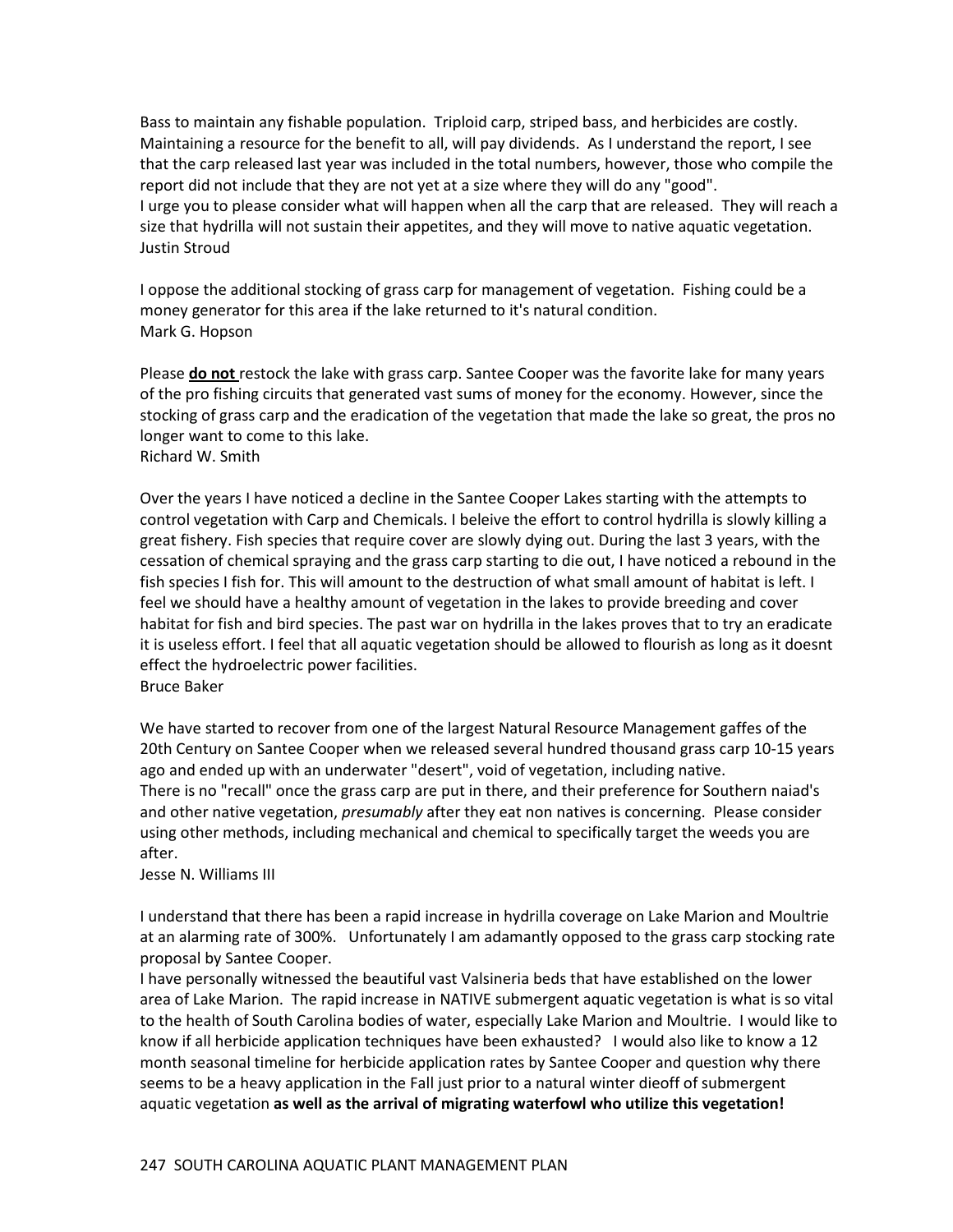#### Paul Taylor

Our lakes system is inching toward improvement when it comes to native SAV's for our fish and waterfowl to benefit from, and I am not referring to Hydrilla. Santee Cooper is supposed to maintain at least 10% coverage of vegetation, and our lake systems are not even at that number. Dr. Alex Brammer

I write to you today as someone who has seen Lakes Marion and Moultrie when they were completely overgrown with hydrilla, through the years when herbicides were used in an attempt to control it, when the grass carp were stocked resulting in the creation of a lake bottom that resembled a desert, and now when the lakes are finally recovering from this desertification. Instead of increasing control in small increments until a balance agreeable to all users is reached, Santee Cooper and the SCDNR are going to flood the lake with a fish species that in itself is invasive in order to control another invasive organism. In doing so, ridding or nearly ridding the lake of hydrilla I'm sure will be achieved. Please use a gradual increase in control methods until the desired result is reached instead of over doing it this year and sending the lakes back to desert status. B.K. Bonge Jr.

I've read the draft AM plan. I've seen the Santee Cooper system slowing coming back to life from the overstocking of grass carp in the mid and late 1990's. Please do not make that mistake again. Also, the effect of the reduction of hydrilla coverage resulting from the September spraying and the extremely low lake levels in late 2011 should be taken into account before considering anything as long-term as an increase in the number of grass carp.

Grass carp can always be released, but it's impossible to un-release them. Please do not do release any additional triplods without first assessing the actual hydrilla situation 2012. Stephen Thomas,

#### **Approve:**

The Santee National Wildlife Refuge (NWR) would like to express support for the 2012 South Carolina Aquatic Plant Management Plan developed by the SC Aquatic Plant Management Council and SCDNR. The plan is consistent with U. S. Fish and Wildlife Service (Service) policy on control and removal of exotic invasive organisms that have harmful impacts on aquatic natural resources and on the human use of these resources. Additionally, the plan is consistent with the Santee NWR Comprehensive Conservation Plan goals and objectives. The occurrence and spread of exotic, invasive, and nuisance plant and animal species has been identified by Service staff and intergovernmental partners as one of the priority management issues facing Santee NWR. We support approval of the 2012 SC Aquatic Plant Management Plan to enhance the biological integrity, desirable native vegetation, compatible public uses and control of undesirable, aquatic invasive species on the refuge and contiguous ecosystems. Marc Epstein

Wildlife Refuge Manager

The Santee Cooper Lakes continue to be a valuable asset to our county and its businesses. Throughout the years many people have come to our lakes for all types of outdoor recreation. This tourism has brought much needed revenue to our local economy and has helped support our community. In recent years the health of our lakes has been questioned, but now this activity is starting to pick back up and our lakes are improving. This is evidenced by an increase in the lakes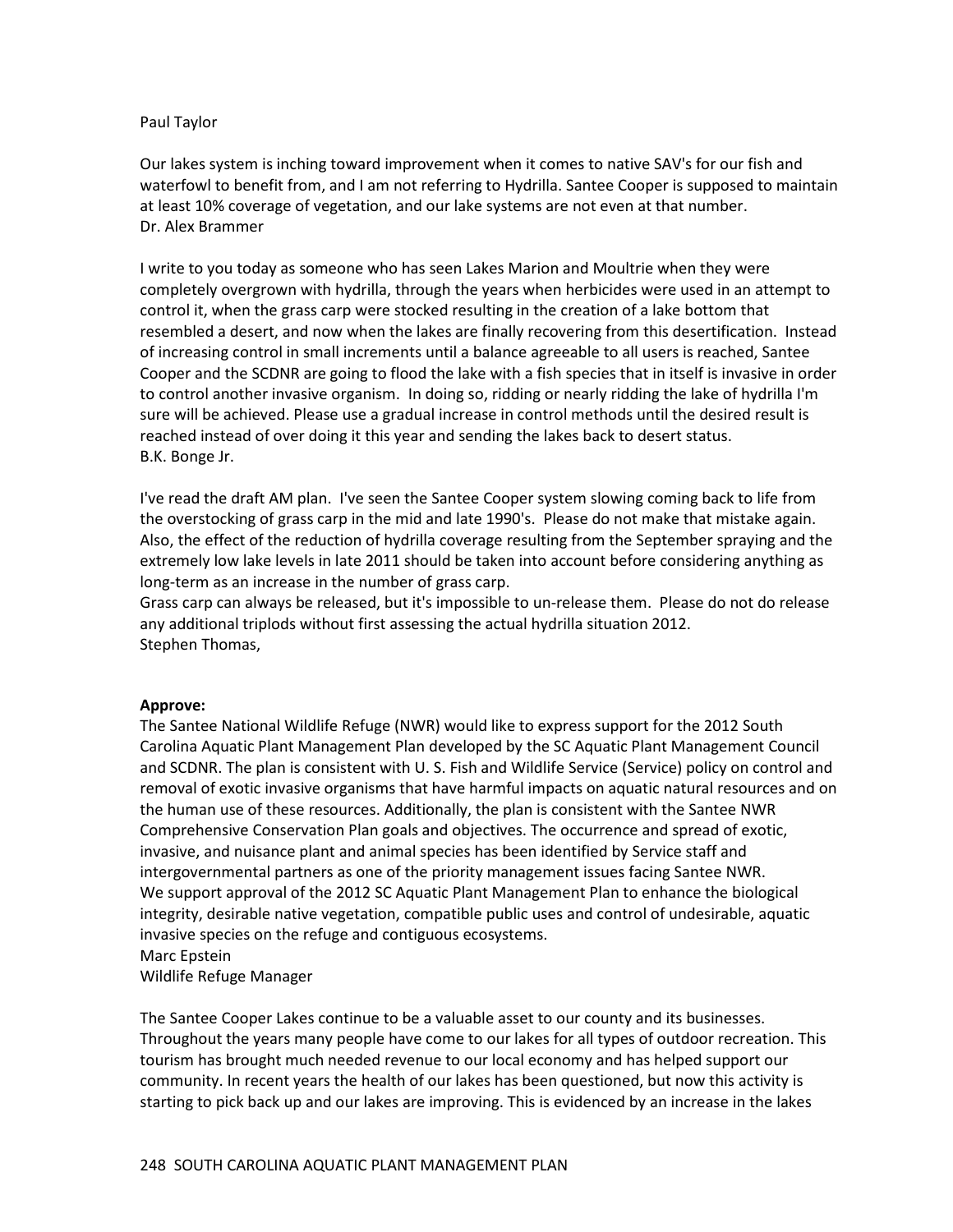grasses that provide good habitat for all types of animals. This habitat is helping us attract the professional tournaments back to our area and is helping to start some economic activity. We do not want to see our lakes return to the condition that they were in and do not want this forward progress to be killed . Santee Cooper has been a good steward of our natural resources and a good neighbor for their surrounding communities. We do understand the problems with nuisance aquatic vegetation, but feel that our local economies depend on a healthy lake with good habitat to support a diverse wildlife population including all types of fish, waterfowl, and other birds. This wildlife population made our lakes into the great tourist attraction that they once were and we would like to see our lakes continue that tradition. The Clarendon County Chamber understands that there are many uses for our lakes, not just wildlife, and know that Santee Cooper can find a good balance for all who enjoy our lakes. Thank you for taking the time to hear our input on this subject. Dawn Griffith, Executive Director Clarendon County Chamber of Commerce

This commission is committed to supporting all efforts that prevent this from ever happening again. (Shriner, M. Santee Cooper Country)

We would like to see the weeds on Lake Marion, Wyboo area controled as our children, grandchildren and ourselves enjoy swimming , boating.and skiing. Samuel E. and Ann Plowden

The weeds are ruining the quality of the lake for recreational purposes. Since the lake is also a big tourist sell for fishing and recreation, we would think DNR would be committed to controlling weeds and any other problem that would be detrimental to the beauty and usefulness of the lake. Sincerely,

LeRoy and Mary Lou Carter

We are fully in favor of the 2012 aquatic plant management plan. We appreciate all the hard work that goes into it. Thank you, Hugh & Jennifer Miller

We are in favor of DNR's Aquatic Plant Management Plan. These weeds are most harmful to recreation and most fishing on Lake Marion. Bobby and Judy Campbell

It is imperative that DNR and the Council continue with an aggressive and innovative stance to control invasive plants and weeds in our lakes in South Carolina…Once a problem is out of control, the cost to deal with it is much greater than if it is dealt with on a routine basis…I strongly urge DNR and the Council to take a strong stance towards continued funding and possible increased budget and not make the future costly mistake of allowing problems to become severe before dealing with them.

Julie Rickenbaker

We have a place at Santee and support the Aquatic Weed Control Plan. Lide Winburn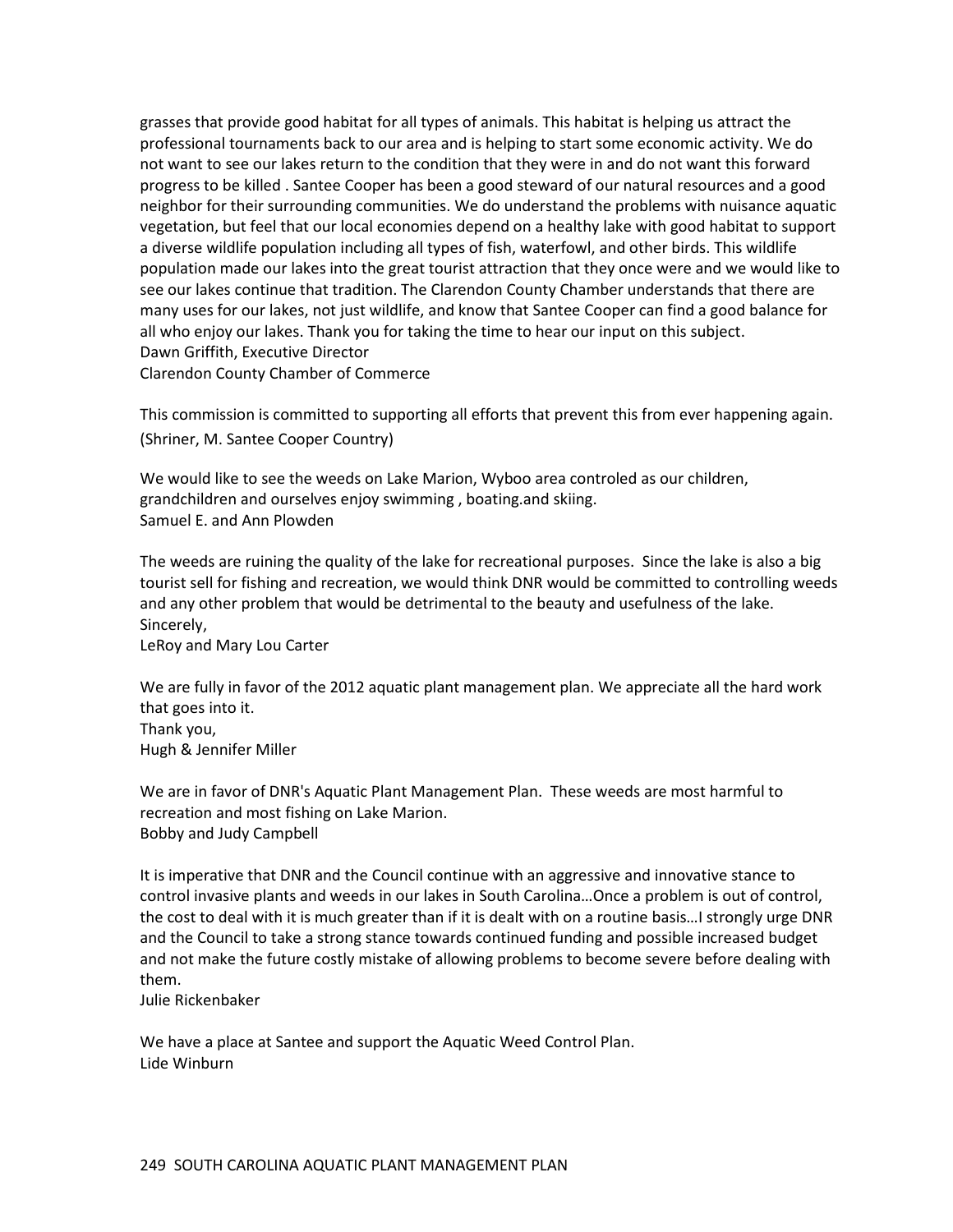In 2010 we had the onset of a major weed and invasive plant problem that would have taken over Church Branch. That did not occur due to the outstanding actions in 2011, of Chip Davis and his crew from Analytical and Biological Services of Santee Cooper in Moncks Corner. I strongly urge DNR and the Council to take a strong stance towards continued funding and possible increased budget and not make the future costly mistake that Florida did. Dwight L. Foster

I definitely support any and all attempts to control the invasive weeds in Lake Marion and Moultrie. Bob Drastura

This is an written notice from Bobby J. Tillman @ 1197 Haynesworth Mill Circle, Summerton, SC, requesting in favor of proper weed control around lake area (Santee Cooper). Bobby J. Tillman

I believe the Aquatic Plant Management Division is doing an excellent job of balancing the needs of both fishermen and recreational users. Hal White

I am very much in support of the efforts to control the invasive weeds and grass in the Wyboo area of Lake Marion.Please make every effort to continue the program . The Potato Creek neck is almost covered and a similar situation in the Wyboo would destroy recreational opportunities. Thanks again to SCDNR and SANTEE COOPER for the work they have done. Joe Davis

Aside from reduced recreational opportunities, this is an economic issue for those of us who purchased "lakefront property" at a premium, and who are annually confronted with both Santee Cooper drawdowns and aquatic nuisance species hindering both enjoyment and resale values. I know that resources are spread very thin, but hope adjustments will be made, if necessary, to insure the White Oak II area will be treated effectively this season. Robert P. Sullivan

As a home owner on Lake Marion, I am in favor of spraying the weeds that grow in the water around my dock and beach area. These weeds create a real problem with jet skis. They also create a mud bed over the natural sand that is there. I feel there is plenty of grassy areas around the lake for fishing and would like to see the weed control srpaying continued. Robert A. Armstrong Brenda M. Armstrong

I am a homeowner on the lake and I whole heartedly support the use of insecticides(aquatic safe of course) to rid our lake of the growth that threatens our habitat. The program should be stepped up.

Paul Moore

Thoroughly agree with the control of invasive species. Particularly interested in control of Lake Marion in Clarendon county. Michael A. Lane P.E.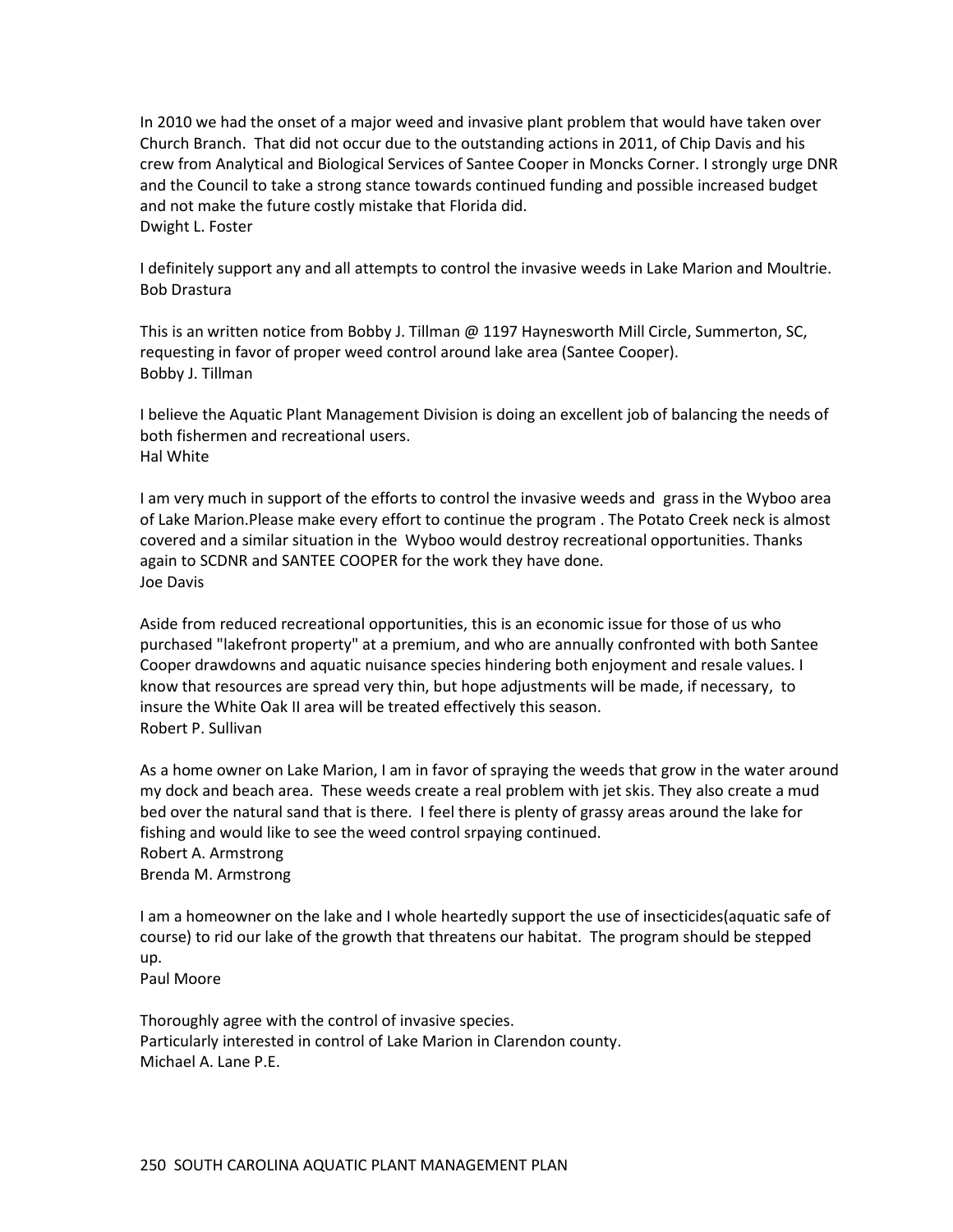Please accept this a request from our family to not only continue but also strengthen your efforts to combat the invasive weeds that have contaminated Lake Marion…The weeds that appeared in late summer 2011 robbed the lake of much of its recreational value. Thank you for all that you do to maintain this priceless asset, and combat these weeds that have the potential to completely destroy much of the value of the lake.

William and Wanda Johnson

Please include spraying for the control of hydrilla and other invasive water plants in Lake Marion and other lakes in the state as part of the overall Aquatic Plant Management Plan strategies. Martha Jones

I highly recommend the removal of any non-native plants in our state of SC. Paul Lowrance

The Mill Creek area and most other creeks off Lake Marion are being overtaken by both Floating Crested Heart and Lyngbia. Santee Cooper treated areas for the Floating Heart in 2011, but it had little or no effect on the plants. I fear they will be worse this year. I also noted that you did not list Lyngbia in your plan. It is a blackish-green algae that is covering the bottom of the lake's creeks. I sincerely hope, DNR will work until these two invasive plants are destroyed. Harold L. Blitch

We are in favor of aggressive management of the invasive weeds. These obstructive weeds should be removed with whatever means are necessary. These weeds affect recreational activities. Scott and Niki Garris

This invasive weed is choking off the entire bay rendering docks and boating impossible, devaluating property as it is no longer water front with lake access. In as such, I believe Crested Foating Heart should be given utmost priority until we gain some managable control. Gerald Dunston

We are totally in favor of continuing the process to eliminate the weeds, especially in these residential areas. They may be good for the fish, but not good for those who have little ones swimming in the lake, as well as skiing and jet skiing. Sandra Shumway

Our vote is definitely to spray these invaders, before we wish we had done something about them sooner. We have already experienced invasive weeds around our dock. Raymond and Sue Barb

I am not an expert on the potential for these areas to house and attract snakes, but know that it has been raised as a concern by family and friends, especially those with small children. Additionally, the weeds create a snag for fishing lures that then pose a threat to children and adult swimmers that may step on the lure. While we are very appreciative of the natural beauty and vegetation around the lake, we whole-heartedly support the control and elimination of these nuisance weeds at and around private docks, and public landings to allow for the safe enjoyment of the recreational features offered by the lake. John Scholz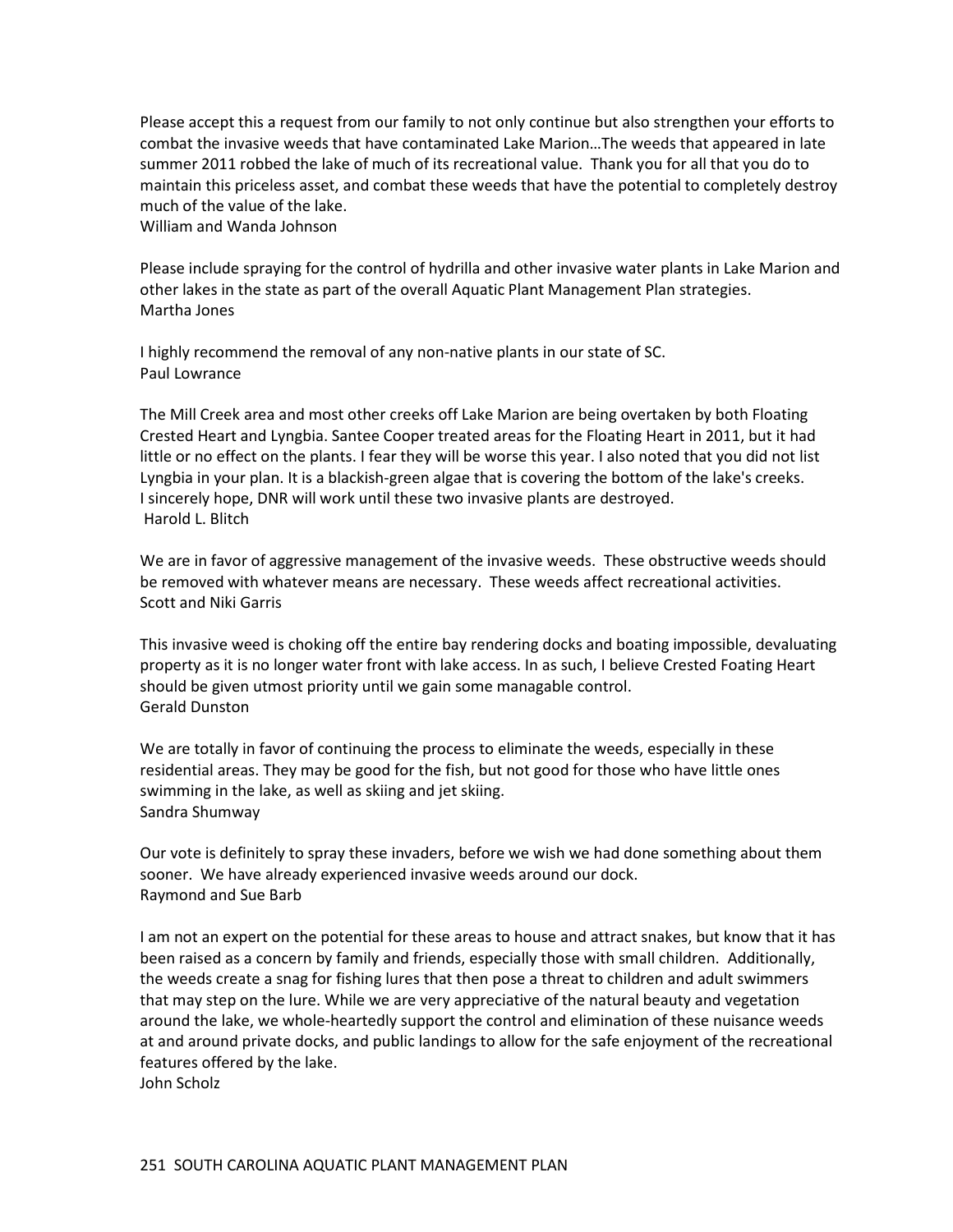I am writing this email to encourage you to please continue these efforts this calendar year in the airport slew of Lake Marion in Clarendon County. Henry Boudreau

Let's continue to clean our lake of this terrible troublesome weed. The lake looks a lot better and I know it will continue to as long as we let it be known that we don't want something that would take over the water if allowed. Thanks DNR. Katie Hatcher

I support your work with the invasive weeds. If I or the Goat Island Boat Club can be of help with this problem please let us know. Carl Cagle

I love my lake and do not want weeds that do not belong there growing in the waters. I remember a time when it was hard to get out on Potato Creek for the Hydria growing. I stand on the side of dnr. and will help in any way I can to stop the growth of Hydria. ktallyho@aol.com

As a waterfront resident of Lake Marion and a member of Goat Island Boat Club I want to express my continued support for 2012 SCDNR and Santee Cooper's efforts to control invasive plants in lakes Moultrie and Marion. Debra Gleaton

Please do not let the invasive weeds spread into our lakes. We have had problems in the past and were not able to even get out boat away from our pier to enjoy our lakes. The children could not swim and spend time in the summer playing. People would fish near our pier and get their fish hooks caught in the weeds and leave the lines in the water and then the birds would get tangled up in them.

Marlene and Winston Hinds

I certainly want to see DNR put into effect any avenues possible to control the invasive weeds in the Santee Lakes. Thank you DNR for the efforts put forward to control ALL weeds. Bobby Hodges

I have had to call on a couple of occasions about the weeds in the creek that I live on. I am glad that we can call and have someone spray these otherwise I would not be able to use Lizzie Creek to get out to Wyboo area. I would like to see this continue and to be sure that these weeds stay under control along with any of the others that prevent the recreational activities on the lake. Kim McClamm

Please DO NOT STOP poisoning the uncontrollable weeds around docks on the Santee Cooper Lake System. Although I realize the fishermen appreciate these weeds for catching their fish, they also harbor snakes, alligators around area where children and adults are swimming and enjoying the water. There has to be a balance between the fishermen and the general public enjoying this recreational facility Janet Lynam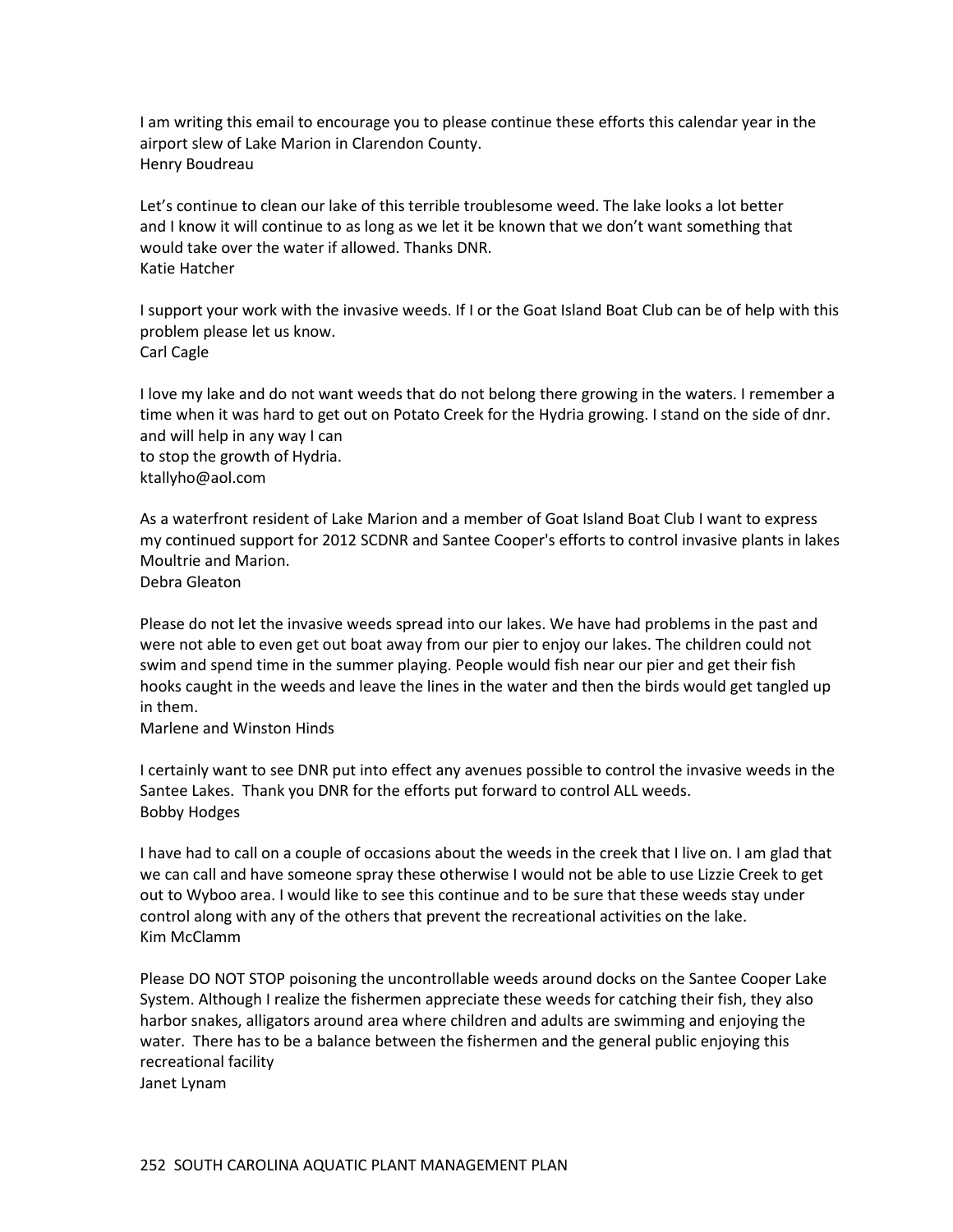As a full time resident with waterfront property on Lake Marion, I fully support the proposed plan to control invasive weeds in Lake Marion by use of spraying and carp. Ted Brownell

I live on Lake Marion and am in favor of spraying for invasive weeds on the lake. Sincerely, Thomas J. Campbell

I am strongly supportive of efforts to control the weeds in the Wyboo section of Lake Marion… It is amazing how quickly the weeds grow and I am concerned that without a proactive approach and our current warm winter, this summer could be exceptionally bad. Ronald D. Wilson

I would like to see the invasive weeds gone from the canal areas am a property owner and we bought in the area for the water not weeds. Gerri White

CURRENTLY, FOUR OF THE SIX PROPERTIES ARE FOR SALE. THE MAIN REASON IS THE WEED PROBLEM AND THE LONG PERIODS OF NO WATER.

I UNDERSTAND THAT THAT THERE SEEMS TO BE SOME RIFT BETWEEN THE RECREATIONAL BOATERS AND THE HUNTER/FISHERMEN OVER THE CONTROL OF THE WEEDS. WHEN YOU CAN'T GET YOUR BOAT OUR OR NAVIGATE THE WATERS WHEN YOU DO, YOU CAN BE NEITHER...

DOES THE GOVERNING AUTHORITY HAVE A CLUE OF THE KINDS OF CHEMICALS THAT ARE BEING DUMPED INTO THE LAKE BY LANDOWNERS WITH THE BEST OF INTENTIONS IN AN EFFORT TO RID THEIR AREAS OF THESE PESKY WEEDS AND LILIE. DO ANY OF US REALLY WANT TO EAT FISH OR WILDLIFE THAT HAS BEEN EXPOSED TO SO MANY UNKNOWN CHEMICALS? IS THERE ANY LIABILITY ON THE STATE BY LETTING THESE PROBLEMS EXIST?

THERE ARE MANY LANDOWNERS WHO DO NOT HAVE THE LUXURY OF USING MANY DIFFERENT LANDINGS TO PUT THEIR BOATS IN THE LAKE. THEY HAVE PAID FOR THE RIGHT TO DOCK THEIR BOATS WHERE THEY OWN HOMES. MANY DO NOT HAVE TRAILERS. COULD THE LANDOWNERS BAND TOGETHER AND STOP PAYING THE LEASES UNTIL THERE WAS A REASON TO PAY THEM? WHAT WOULD SANTEE COOPER DO? IF THE LAKE IS IMPASSABLE, WHAT GOOD IS IT TO ANYONE? THE FAILURE TO CONTROL THESE WEEDS HAS TAKEN UNTOLD ENJOYMENT FROM COUNTLESS NUMBERS OF PEOPLE WHO PAY DEARLY FOR THE PRIVILEDGE OF HAVING A PLACE ON THE LAKE. BOBBY AND JANICE WELCH

I am fully in support of eradicating the aquatic plants. They clog the waterways, prevent residents from using their watercraft, damage boats & jetskis and probably provide a haven for the snakes and alligators.

Annelle Powell

We are in full support of the controlling of the weeds in Lake Marion with chemicals or other methods to maintain clear clean water access. Last year we called and the weeds were sprayed. Thanks…..it helped a lot. Some of it did not die but everywhere they sprayed it did. We will see if it comes back this year. It is a reedy type grass. This past summer we started seeing snakes for the first time. I understand there is a new grass that is very hard to manage that has started Bill Lynam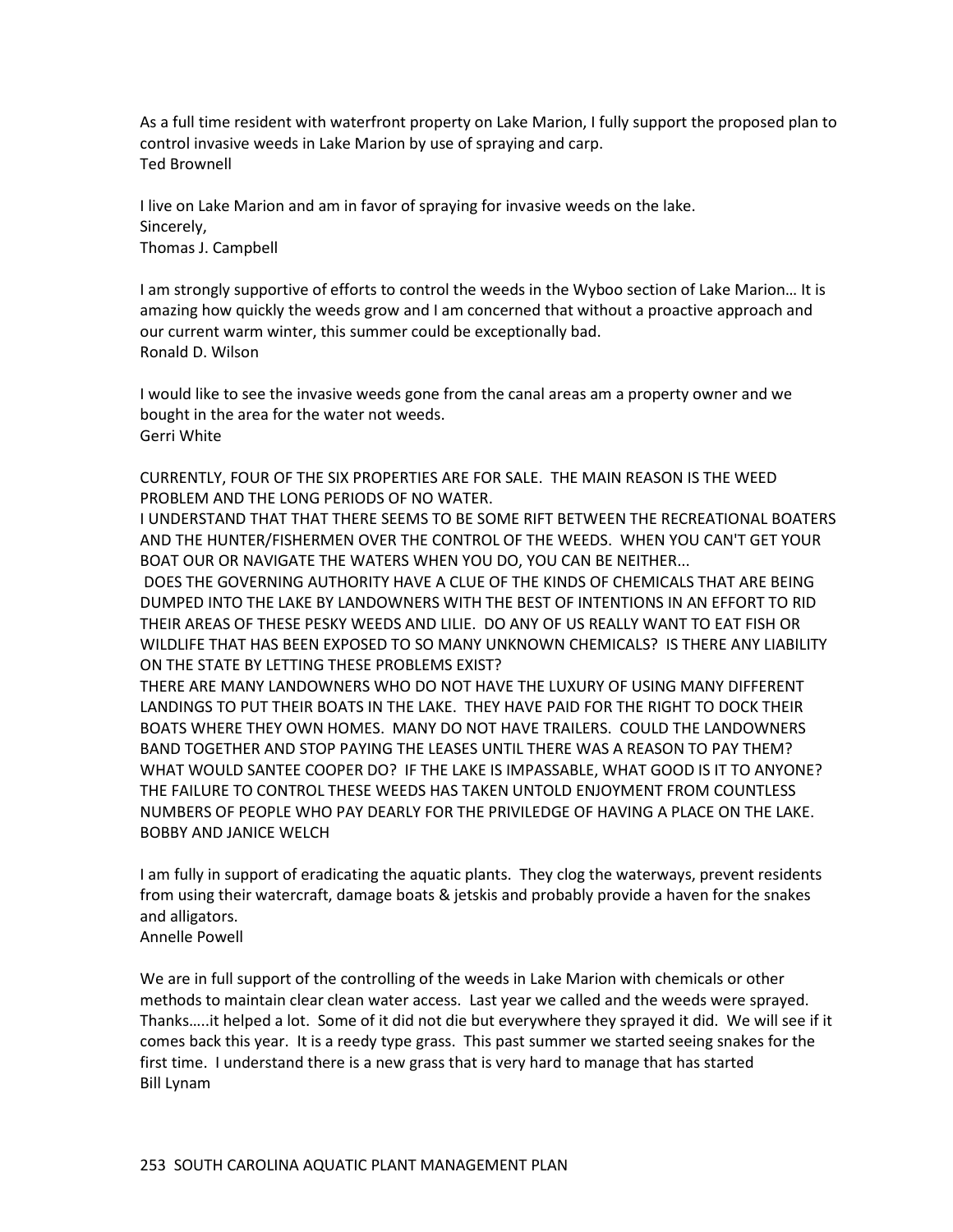The weeds tend to attract snakes and this in return brings on the fear of alligators hiding. We don't feel safe enough to let the children swim around the pier. We watched numerous alligators last year getting very comfortable hanging around the pier and if these weeds are allowed to grow, we certainly can't see them. Helen Welsh

We are in favor of Santee Cooper Property Management to continue their efforts to control weeds and algae in our lake system. We live on Lake Shore Drive in Manning and the problem became so severe this summer we were unable to use our waterfront after the end of June. I am also a Realtor and show waterfront property for sale. The majority of buyers are looking for a sandy beach with water their children can swim in and enjoy without the constant annoyance of weeds. We must keep the shorelines of property owners weed free or the values will be reduced even more so than they are now because of the economy. Linda M. Lesemann

I agree with the need to control aquatic weed problem areas in Lake Marion. William W Huffman II

Please consider this as my strong belief that Santee Cooper needs to aggressively work to fully combat invasive aquatic vegetation in the lakes. The "eel grass" has really become quite a problem in the Wyboo area, and perhaps other areas of Lake Marion as well. I sincerely hope that more aggressive treatment will take place during 2012. Cliff Goodwin

I own a home in Frierson subdivison on the water and we have been taken over by this alligator grass around our dock and beach where our children and pets play. We have also spotted snakes and alligators this year which has been a problem before this grass appeared. I would be in favor of weed control, especially with the amount of taxes we pay each year for this property. Chad Dowling

Please keep treating the weeds in the Wyboo area. Ed Bynum

I am writing to say that as a homeowner in the wyboo area I am in complete support Of weed and grass control for the safety of those of us who love to swim around our dock area. Charley moss

I support the draft aquatic management plan for 2012…The weeds in the cove are hampering recreational use. Sandra & Wayne Smith

I do not feel like the suggested number of carp is sufficient to maintain enough SAV's to flourish the Santee Cooper lakes. Years ago, we had 20 times more waterfowl on the Santee Cooper lakes than today…However, it I believe the native submerged aquatic plant vegetation was a primary factor in the waterfowl numbers we used to see. Please make your best effort to increase the number of carp to eliminate hydrilla on the lakes so the natural SAV's can flourish like they need to. Josh Britt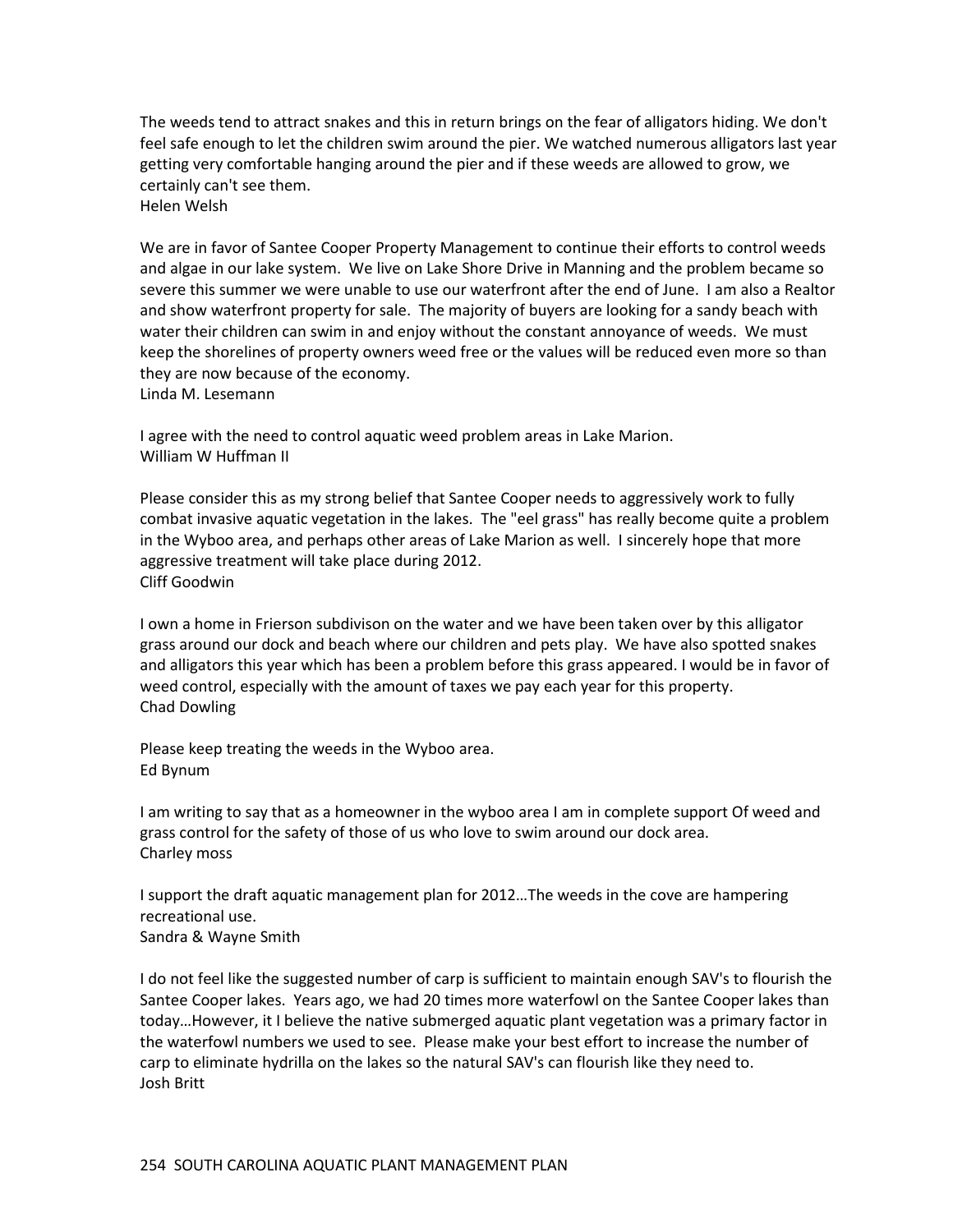I support the draft aquatic management plan for 2012. In addition, how can I request aquatic weed control specific to my property. Eddie Broyles

I support the draft aquatic management plan for 2012. Ford7t1

You have my complete support to continue aquatic weed control in Lake Marion and especially in the wyboo area. It is a huge nuisance and must be stopped. Thanks for your help. Paul Gaughf

I AM IN FAVOR OF THE SPRAYING!! Gary Herlong

I am totally in support of all the weed control that is possible. We have significant problems even getting our boats in and out of our cove. My neighbor cannot even get his boat past my lot to his dock because of the weeds. John Jackson

The weeds are a nuisance and greatly affect the ability to navigate to and from our property not to mention restricting recreational use. I am also an avid hunter and fisherman and understand the need for some vegetation but not in the recreational areas of the lake. If aggressive action is not taken soon the weeds will once again, as it did several years ago take over the lake. Charles Bostic

I am in favor and appreciative of the efforts of Santee Cooper SCDNR to control the weeds and grasses in Lake Marion... the long grass grew so fast and consumed our swimming area. My girls swim in this area along the beach, and the grass not only is an irritant but also presents a danger. I believe this is also referred to as "Alligator Grass", and appropriately named, as this is the place the alligators lie in wait

During the summer of 2011, we experienced a rapid growth of an irritating aquatic weed which I refer to as eel weed. I called last year to Santee Cooper to request to have this weed possibly sprayed… I am an avid fisherman and I do understand the need for some vegetation to exist in our lake. The quantity of places to fish are much greater than there are to swim. I would further guess that the ones who want the weeds do not own property and pay property tax like I do on the lake in Clarenden County.

Please take into account my extreme desire to spray this weed to help eradicate it in our swimming and boating areas

We have had alot of lily pads in our slip the past few years and makes in very hard to get in and out. You did spray last year and it helped alot . i was hoping that you will be doing the same this year. Tom Miller

I am a lakefront property owner on Lake Marion, and I strongly support spraying for the invasive weeds. I live on airport sleugh in Wyboo Plantation.

Curt

Chris Alderman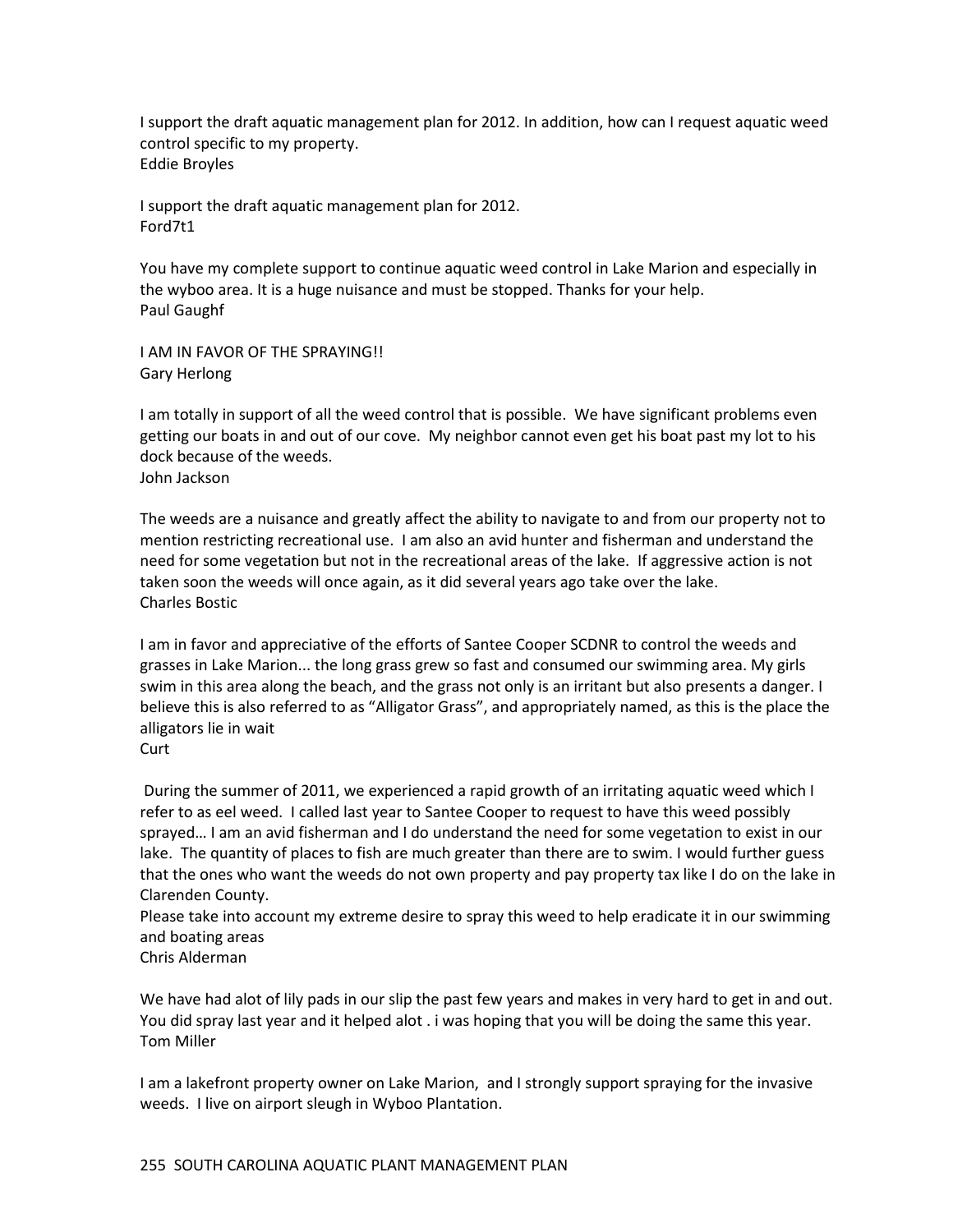#### Ron Fulmer

I am in favor of and support DNR's plan for 2012 to control invasive weeds in our lake. I live on Taw Caw Creek and am so glad we have you to maintain control of these obnoxious weeds. Corrille DeWitt

Please consider my vote and support to the aquatic plant issue that we are having in our lakes. The different types of weeds seems to be getting worst every year. Dennis Craven

Homeowners and businesses alike suffer when the weeds choke out access to your property. Boating and fishing revenues go down when people can't enjoy the lakes due to weed infestations. I put my support completely behind the DNR experts and vote for their plan of action for this year. Dale Cozart

We have a "horrible" problem with Aquatic Weeds. We definitely support this Aquatic Weed Control Bill and request that you absolutely continue this program. William C. Grant

Need to reduce the aquatic weed at Santee! Please help Ronnie Grant

In my opinion, it is pointless to have a house on the lake if you cannot enjoy the lake. This past summer was very disappointing because we were very limited to how much we could actually use the water in front of our property. I even cancelled plans with some of my friends and family because of the large quantities of grass in the swimming area. It's a shame that Santee Cooper doesn't think enough of those that have property on the lake to resolve these issues. While I understand that there may be those that want the grass for fishing, there are many other places to fish on the lake that are not populated. I am sure that the majority of the residents would prefer that all of the grass be removed from around the docks and the swimming areas. If this problem is not resolved, I don't see myself being a home owner there for much longer. My vote - HAVE ALL OF THE GRASS REMOVED BY WHATEVER MEANS NECESSARY. John Capps

Please continue to keep lake clean. Keith Gibbons

As a waterfront property owner on Lake Marion I am in favor of spraying the lake for invasive weeds. I am close to losing my waterfront completely. Ron Rexroad

We have a "horrible" problem with Aquatic Weeds. Please see attached picture dated May 18, 2011. We definetly support this Aquatic Weed Control Bill and request that you absolutely continue this program.

William J. Grant and Florrie Grant DeWitt

The lake has become overgrown with grassy weeds and algae in the last few years. It has become so bad that we are unable to use it for boating, fishing, swimming or any recreation besides sitting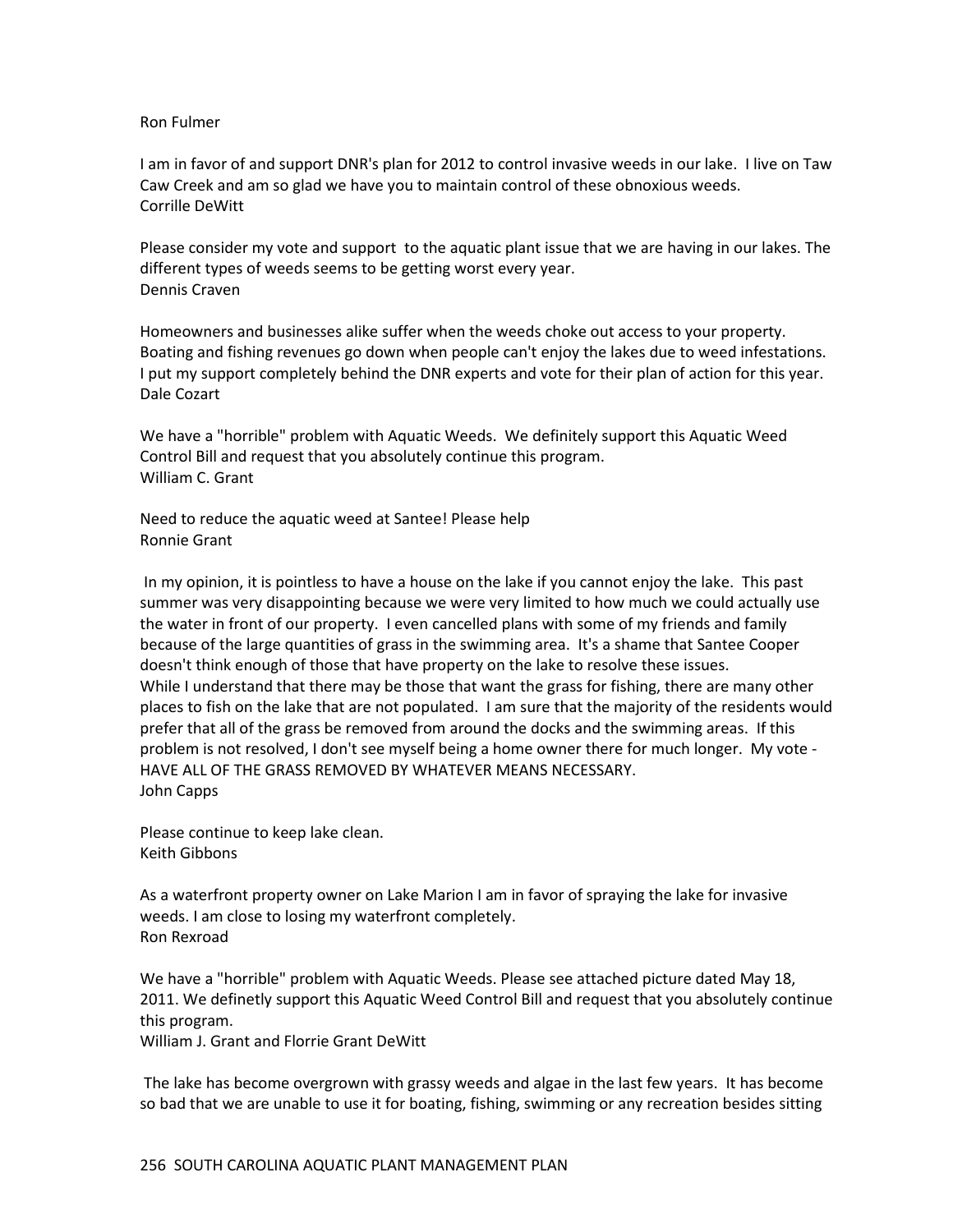next to it and enjoying the green algae smell. It may be that the weed problem is exacerbated by the exceptionally low lake levels we have experienced over the last few years. Warren Wurscher

I agree that they should spray for the weed problem on the lakes Rudy M Hearne

I am begging you to please continue to stray the weeds in the lake. I live on the first water going down 260 towards the damn. Right now I have a 100' dock and the weeds are all the way to the end of it, plus we have a large amount of gators that live in this water and they use the weeds to hide in. This I see as a very dangerous condition. I was going to walk on my dock one evening and just as I step foot on the wood an 8' gator rolled in the water not 5 feet from where I was standing. We cannont kill the gators but please make it harder for them to hide so close to land. Your help is greatly appreciated!

Jerri Rawls

I have a house on Church Branch / Coffey Street and I am in favor of weed control. Key Thrasher

I'm in support of spraying the invasive weeds in the finger lake off of Lake Marion as long as it does not affect wildlife and fish stocks Gayle Croom

I am supportive of your efforts to control the invasion of these non native weeds that are making boating,fishing and being able to dock at our dock without getting the prop wrapped up with weeds. Michael Palladino

Last year we had lots of issues with our jet ski "clogging" up with weeds. It is imperative that "weed control" be maintained for this year and the many years to come. Ken and Cathy Sharp

I have been living on the lake since 1981 and have never seen the weeds as bad as they are. The summer months used to be so exciting at my water front property, but now the weeds have taken all over it. Please take any measures to help this or at least control it better. Kathie R. Ard

I am in favor and support DNR's plan to control invasive weeds. We are so fortunate to have such a beautiful lake in our backyard. As you know, the lake draws a number of visitors each year. Visitors spend money and boost our local economy with every tank of gas and bag of ice they purchase. Wanda Johnson

I am in favor of DNR's proposed plan on invasive weeds in Lake Marion. The invasive weeds are killing recreation and most fishing, the more there are the less monies we receive in our county (Clarendon).

W, Harold Denny

I wanted to let you know that I am in favor of the DNR's plan on invasive WEEDS in Lake. I remember the Hydrilla proplem, *and it almost killed recreation and fishing.*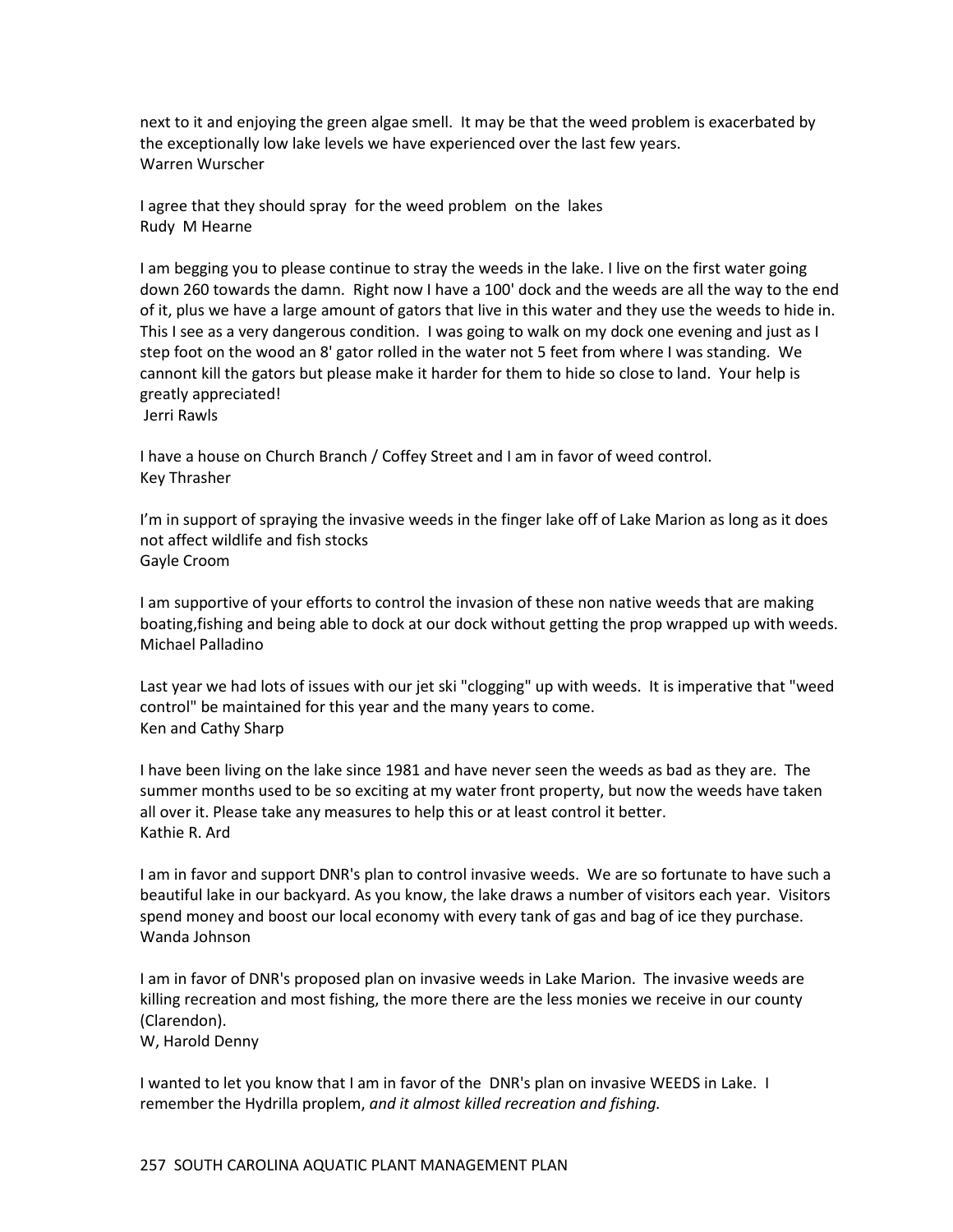#### *John Mathis*

I am in favor of DNR's proposed plan on invasive weeds in Lake Marion. I want my children to grow up enjoying the lake, but these weeds are everywhere! Mrs. Miriam Johnson

I am in favor of DNR's proposed plan on invasive weeds in Lake Marion. The invasive weeds are killing recreation and most fishing, the more there are the less monies we receive in our county (Clarendon). DuValle Elliott

I am in very strong support of SC DNR's programs to control invasiv(es) Please do everything possible weeds in the Santee Cooper lakes of Moultrie and Marion. John Roe

I am in favor of DNR's plan to control invasive weeds. They should definitely not be allowed to continue to multiply and choke our waters. Jerry Hatcher

I fully support the program stopping the invasion of aquatic weeds! Keep up the good work. Joe Campbell

I am in favor of DNR's proposed plan on controlling invasive weeds in Lake Marion. The invasive weeds are killing recreation and the quality of the fishing in our lake. The net result is less fishermen and less boaters and less money coming in to Clarendon County. Tom Privette

I am in favor of DNR's proposed plan on invasive weeds in Lake Marion. AMY LANE

Please stop the invasive weeds on Lake Marion. They are destroying fish and other aquatic life as well as ruining tourism and lowering home values. Phyllis Wittschen

I am in favor of DNR's proposed plan on aquatic weeds in lake Marion. Alfred H. Kelley

I do not know the name of the plant, but we have had EXTREME problems with a slick, slimy plant all along our shore line. It fouls propellers, feels absolutely awful on bare feet, thus discourages entering the water and multiplies very fast. We will appreciate it very much if you can do something to eliminate this problem! H. B. Sprott, Jr.

### **Comments and Revisions:**

### **Response:**

SCDNR and Santee Cooper continue to agree that we need aquatic vegetation in the Santee Cooper Lakes to have a great natural resource. We also agree that vegetation absolutely needs to be of the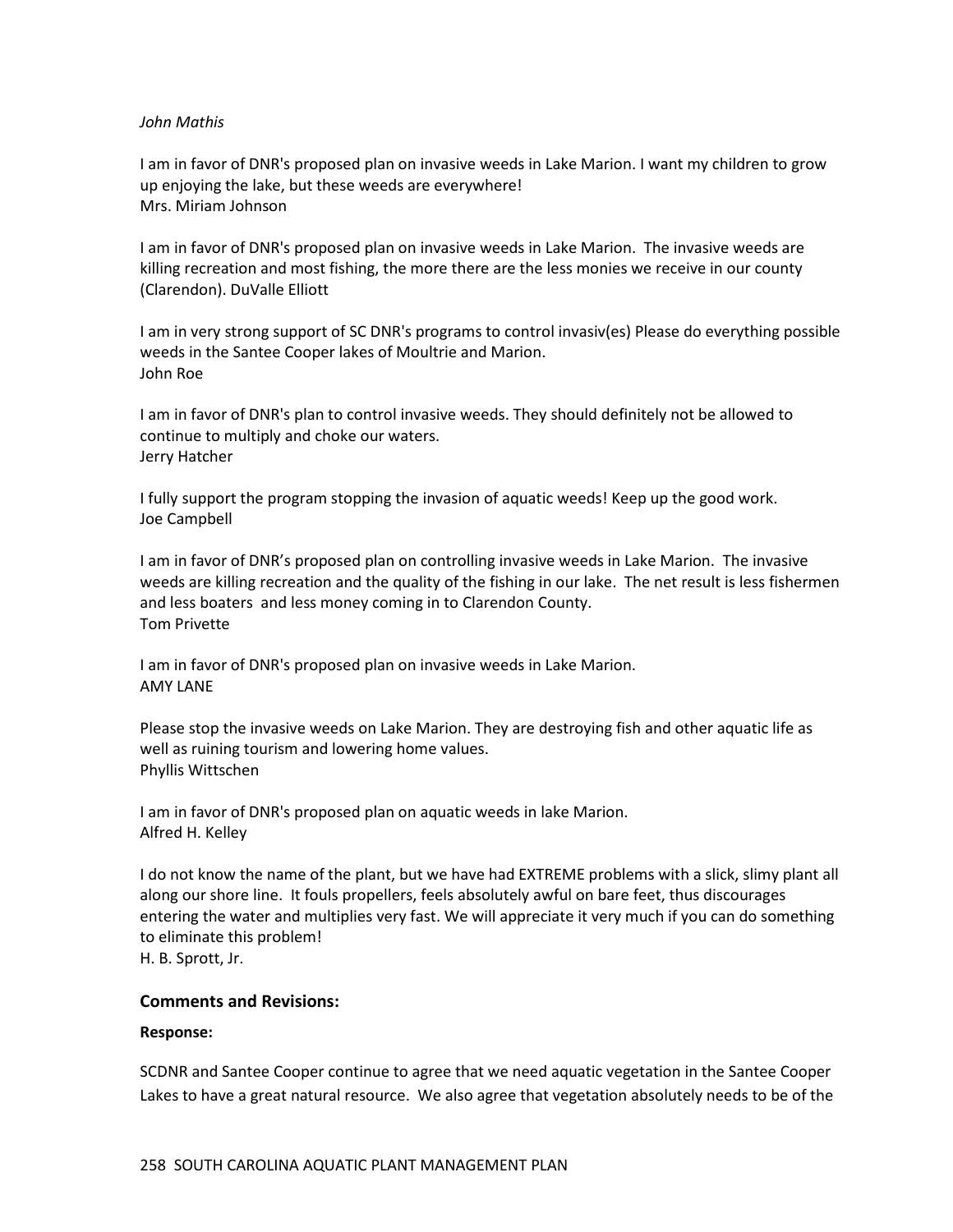native variety and not hydrilla. Eradication of established hydrilla utilizing current technology is virtually impossible. The goal of aquatic plant management on the Santee Cooper Lakes is to reduce hydrilla acreage while promoting a diverse natural habitat for fisheries, waterfowl and other animals. That goal is set forth in a Memorandum of Understanding between Santee Cooper and the SCDNR. The MOU provides for a minimum of 10% of the surface area of the lakes to be maintained with a diverse assemblage of native aquatic plants which includes a combination of submersed , floating leaf, and emergent plant species that provide habitat and food for game and non-game fish and wildlife species. According to a survey in the fall/winter, 21% of the Santee Cooper system has aquatic vegetation with over 8% of that being submersed native vegetation . These totals are well above the 10% minimum with almost that amount of native submersed vegetation alone.

The hydrilla increase is what is so problematic. Not only has the hydrilla acreage tripled to just over 3200 acres on the main lake system, It is actually replacing some of the native eel grass (Vallisneria) in some coves in lower Marion and upper Moultrie.

The consensus of those that disapprove of the plan seems to be in favor somewhat of controlling the invasive weed hydrilla while allowing native species to flourish. Generally the most unified approach by some of the commentors is to allow the 25 fish per vegetated acre for 3,244 acres( to move forward with disapproval towards the extra 47,900 fish directed towards the additional stocking rate of 10 fish per vegetated acre of about 4,790 acres of native pondweeds and naiads. The opinion is the stocking of this extra amount will definitely be detrimental to the ever increasing population of beneficial native vegetation. While those opinions contain merit it does not take into account the SCDNR and Santee Cooper's intent to monitor the progress of the carp's control and the potential negative impacts to native vegetation. The plan is not trying to eliminate the naiad or pond weed, but trying to account for the distraction it creates to hydrilla herbivory. Research is also currently underway by SCDNR fisheries staff to determine the most effective ways to reduce the grass carp population if they are effective on the hydrilla but have too great a negative impact on beneficial native species. Literature searches have come up with examples from Texas's Lake Conroe on efforts which target reduction of stocked carp in that system. This is a concerted effort to shift from a maintenance issue to a more aggressive approach to re-balance the system to reduce hydrilla while still promoting growth of native beneficial vegetation.

In order to enhance native plant growth and habitat, innovative management techniques shall continue to be utilized. Introduction of desirable native plant species, which enhancing wildlife and waterfowl management areas and implementing strategic lake level management measures will be continued in 2012. Those efforts include Santee Cooper and SCDNR staff; along with numerous concerned volunteers spending numerous hours on the lakes in an effort to harvest seed for additional plantings in the spring and summer. Techniques are have been developed for more efficient and effective planting techniques

Also included in the MOU is annual monitoring of the vegetative community and a cooperative effort to monitor the health of the fishery and waterfowl populations. The data derived from annual surveys will be utilized in an annual meeting between SCDNR and Santee Cooper to review the